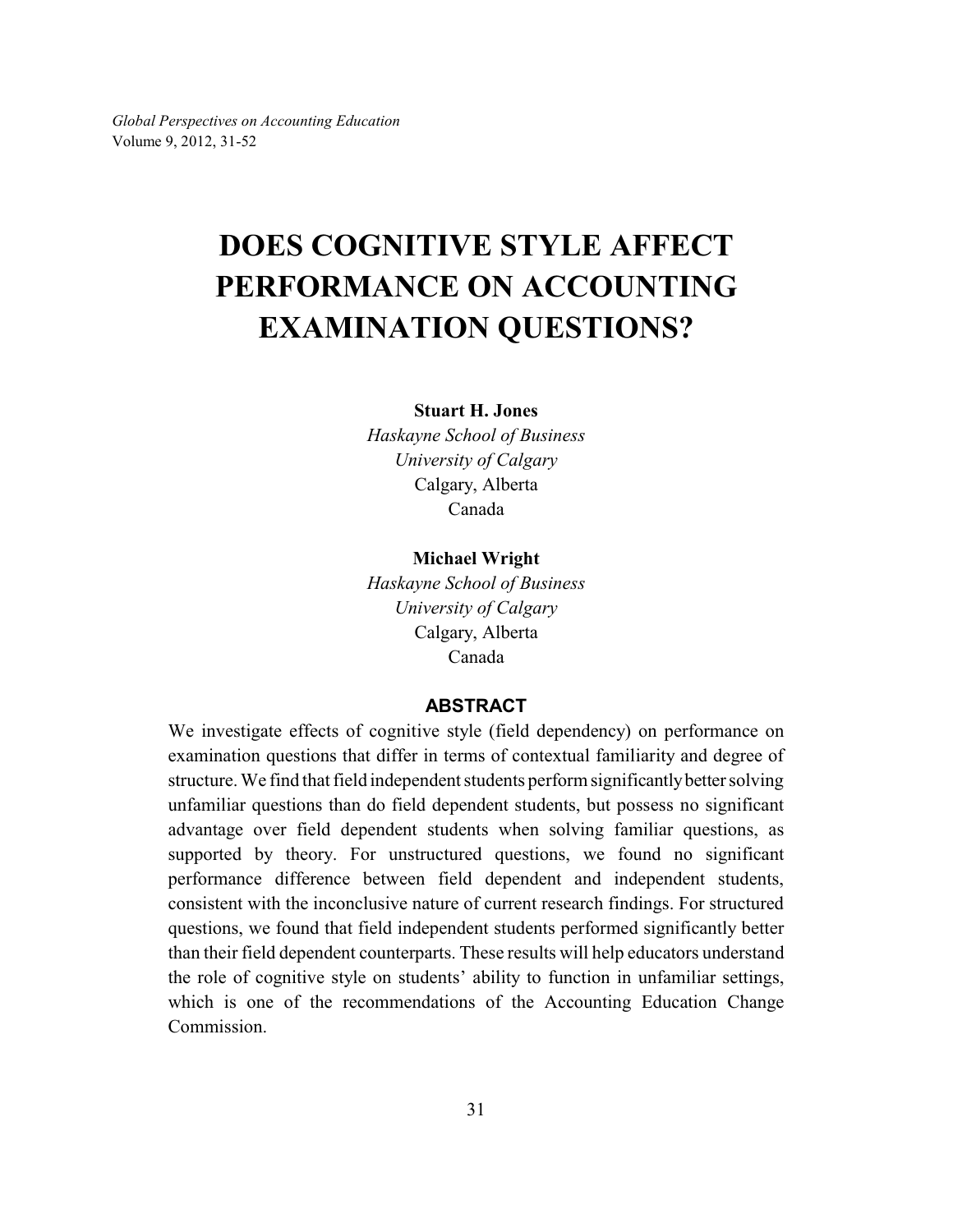**Key words:** Cognitive style, field dependence, performance, structured, familiar, examination.

**Data availability:** Data is available from the authors upon request.

### **INTRODUCTION**

T he reasons why some students perform better on different types of examination questions has long intrigued educators. Theories have been put forward to explain why some students will perform better on questions that are "directed" versus "undirected," "structured" versus "unstructured," or "familiar" versus "unfamiliar." In the present study, we are interested in how students perform when faced with accounting examination questions that differ not only in their degree of structure, but also in their context familiarity. By degree of structure, we mean the degree to which the task requirement(s) are spelt out in the question (where an unstructured question would require the student to identify the issues and steps necessary for the solution). By context familiarity, we mean whether the student is likely to recognize the specific accounting situation or not, given that the requisite skills to solve the problem had been taught previously. We investigate whether students' cognitive style affects their performance in examinations that include these question types. Cognitive style, which is examined more completely later, is the way individuals prefer to receive and process information, which in turn affects the way they conceptualize, store, and retrieve information.

Early attempts to illuminate these cognitive issues in an accounting setting can be found in the literature of the late 1970s and early 1980s. For example, Shute (1979) investigated student performance on CPA exam questions using a measure of "abstract reasoning" developed by Inhelder and Piaget (1958). He found that students having higher reasoning skills (classified as "formaloperational") performed better than those with lower reasoning skills (classified as "concreteoperational") when faced with both questions that required higher reasoning skills and those requiring more concrete (lower reasoning) skills. The terms formal- and concrete-operational were used by Inhelder and Piaget to describe the complexity of a person's cognitive structures. A concrete-operational person is oriented toward the relatively concrete realities of the world and is generally unable to consider abstract concepts that depart from that reality. Additionally, the ability to perform certain types of logical operations such as hypothesis reasoning, operations of propositional logic, and reasoning about contrary-to-fact situations, is limited in concreteoperational people. Those who have attained the highest level, called formal-operational, are able to understand concepts that depart from concrete reality, and reasoning is no longer limited to extrapolations from sensory experience. They are able to think of many different possibilities and think of what is observed as a special case of the possible (Inhelder and Piaget, 1958).

Further studies on cognition invoked the concept of cognitive complexity. Cognitive complexity is the term used by Harvey, et al. (1961); it holds that "all people may be ordered along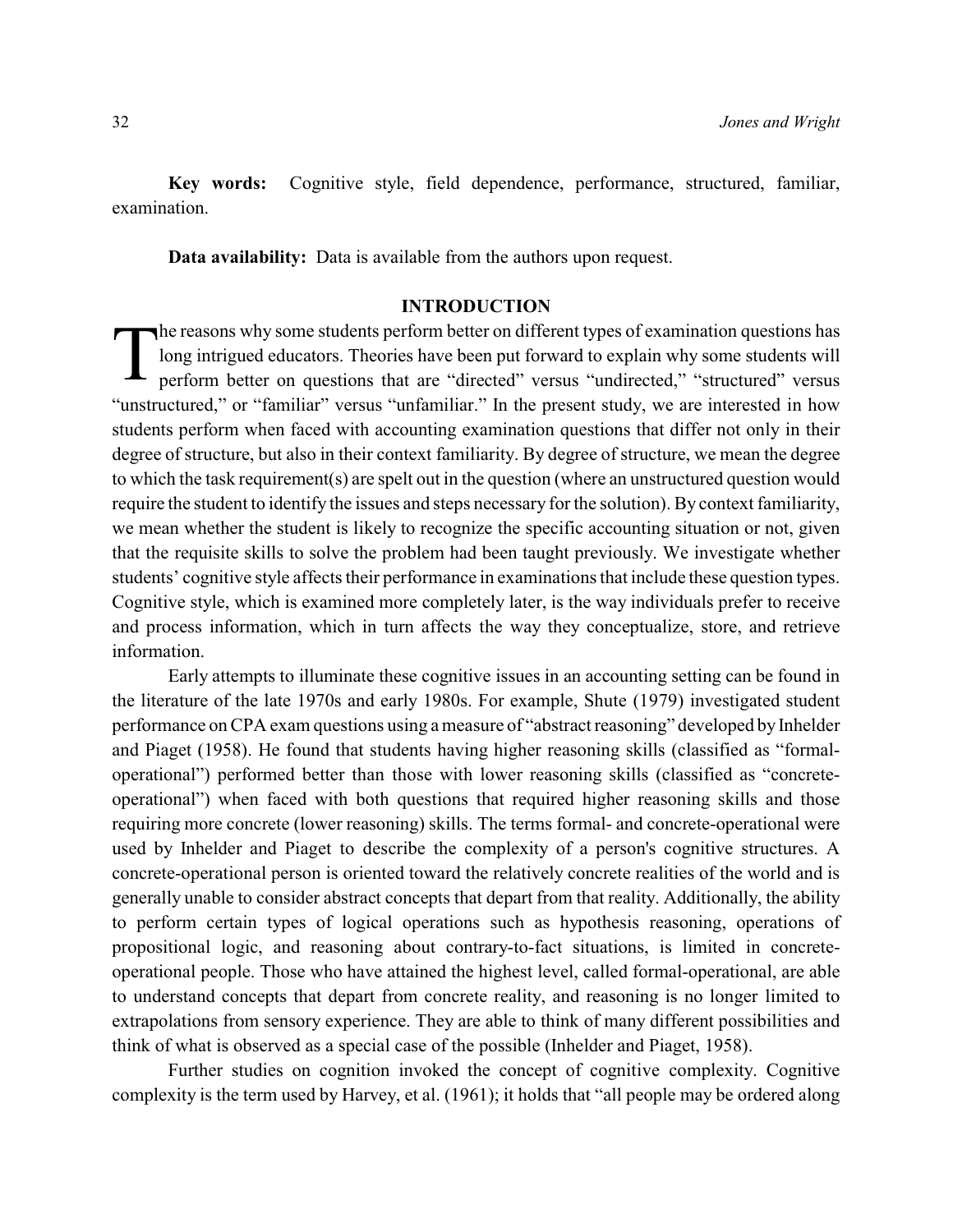a continuum from concrete to abstract, depending on their ability to differentiate and integrate information" (Goldstein and Blackman, 1978, p.136). Amernic and Beechy (1984) found that accounting students of all levels of cognitive complexity performed equally well on highly structured accounting questions, but those students with high levels of cognitive complexity performed significantly better on unstructured examination questions. Jones and Davidson (1995) repeated Shute's 1979 work (referred to above) in a Canadian setting using the same abstract reasoning instrument. However, theyavoided a significant problem, which was the paucityof formal examination questions on the CPA exam (93 percent were classed as concrete-operational). They obtained results comparable to those of Amernic and Beechy (1984) – all students, regardless of their reasoning level, performed equally well on questions not requiring a high degree of reasoning, but those with a higher level of formal reasoning ability performed significantly better than those with concrete-operational reasoning levels when faced with questions that required a higher level of analysis. Davidson (1996) also conducted an experiment on Canadian students sitting for the Uniform Final Examination (UFE) – the Canadian equivalent of the uniform CPA examination – using yet another test instrument, the  $ACCT<sup>1</sup>$  proposed by Chen and Olson (1989). His results confirmed the same pattern: candidates with higher levels of cognitive complexity achieved significantly higher grades on more unstructured questions than candidates with lower levels of cognitive complexity, but both groups achieved similar grades on more structured questions.

The consistency of these results using subjects from different universities, different countries, different test instruments and different techniques to measure problem-solving abilities is striking. Individuals with higher cognitive skills have an advantage when faced with solving problems that are unstructured, leading to the suggestion that the ability to function in unstructured situations is a function of an individual's cognitive skill. In addition, the ability to function in unfamiliar situations may also be a function of cognitive skill.

# **LEARNING APTITUDES**

A great deal of research has focused on learner aptitudes in an attempt to understand how individuals approach and solve problems. This is an important topic for research, in that educators, professional bodies and government institutions all over the world have expressed concern that students must be increasingly able to tolerate higher levels of ambiguity, and be able to function in less-directed and more unstructured environments. For example, in 1989, the "Big 8" accounting firms contended that accountants were no longer being trained appropriately to meet the challenges

<sup>&</sup>lt;sup>1</sup>Chen and Olson's cognitive complexity test is an adaptation of the Bieri Rep Test (Bieri, 1965). It uses a Likert Scale to seek a subject's assessment of the reliability of figures in published financial statements (e.g. "The amount of "Receivables" reported in the audited balance sheet is Very Reliable …. Very Unreliable"). The rating on each question is compared to the remaining questions. A high score would indicate that the subject was circling approximately the same number on the Likert Scale for each response, which would suggest low differentiation and thus a low cognitive complexity level. Conversely, a low score would indicate a high degree of differentiation, and thus the subject would be considered relatively cognitively complex.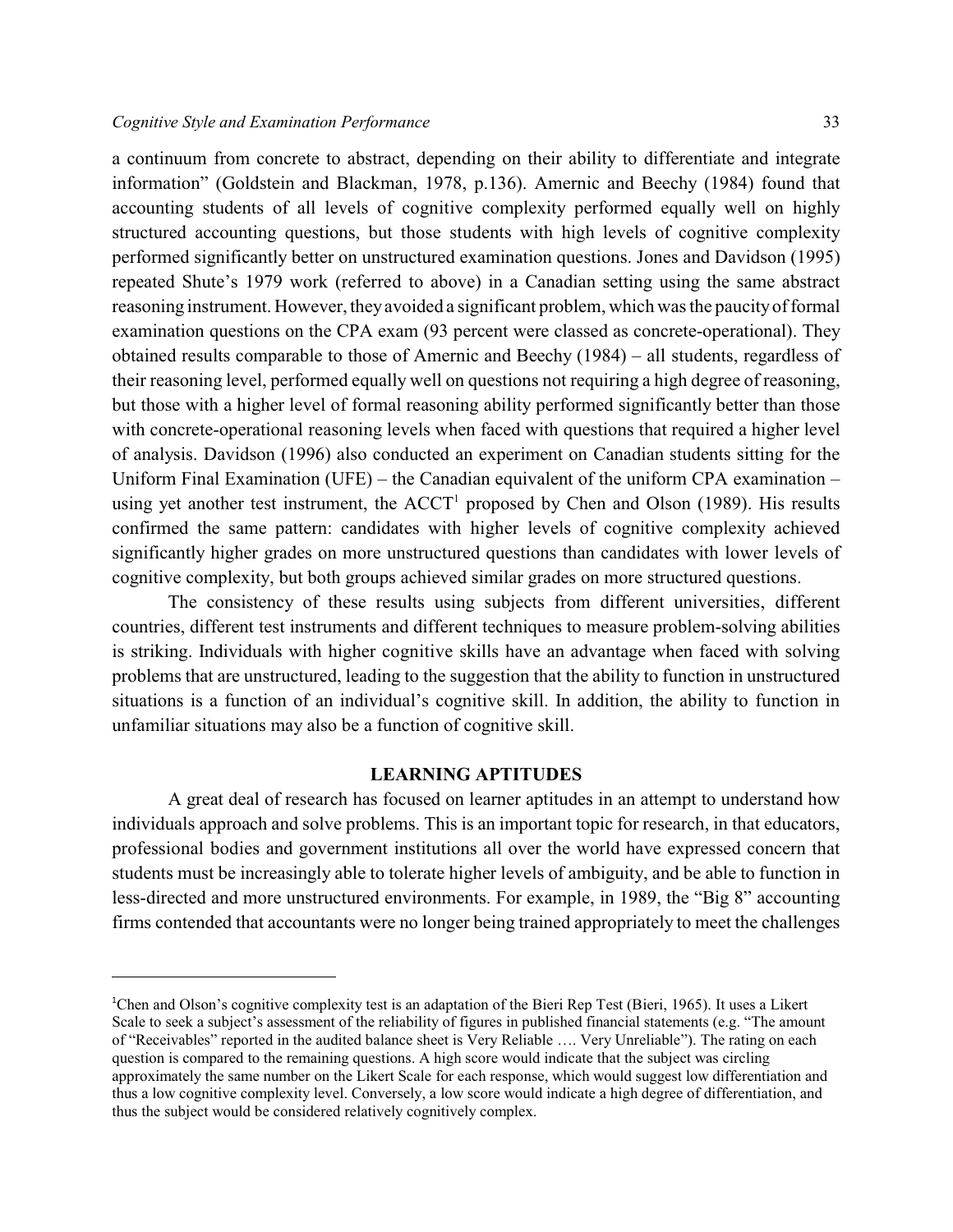of advancing technology, proliferating regulations, globalization of commerce and complex business transactions (Arthur Andersen & Co. et al., 1989).

The call for change by major employers of accounting graduates focused the attention of many on the issue of understanding how individuals approach and solve problems. For example, Barbera (1996) proposes that management accountants should be able to analyze and use intuition and be creative, using their cognitive skills when solving problems. In the United Kingdom, the Dearing Report (1997) specifies a number of skills that students should possess, including "…cognitive skills, such as an understanding of methodologies or ability in critical analysis." In addition, Coombs et al. (2000) cautions educators that curricula must be taught in ways that emphasize a conceptual understanding as opposed to merely a technical one.

In Canada, many educators and professional accounting bodies have long argued for the use of "unstructured" materials in accounting courses. Rosen (1981) has been a particularly outspoken advocate of this approach, having written a number of textbooks on the use of relatively unstructured case materials. The Canadian Institute of Chartered Accountants (CICA, 1988) in articulating the educational problems facing the CA profession in Canada, notes that there is a failure to attract enough of 'the brightest and best who would have the necessary thinking skills beyond traditional structured problem-solving. Indeed, Strategic Proposal #6 (CICA, 1988) called for a broadening of the education and (university) entry requirements with the degree being widened to emphasize the development of thinking skills, interpersonal skills, and communication skills.

In the United States, the Accounting Education Change Commission (AECC) indicates in their Position Statement Number One (1990) that accounting graduates should possess specific communication, intellectual, and interpersonal skills essential to professional accountants. The AECC indicates that intellectual skills include the ability to "locate, obtain, and organize information" and the ability to "identify and solve unstructured problems in unfamiliar settings and to exercise judgment based on comprehension of an unfocused set of facts" (AECC, 1990. p. 307- 308). These abilities are essential to accountants and auditors if they are to be able to work with complex and unstructured problems, and to meet the challenges identified earlier by the "Big 8" accounting firms (Arthur Andersen & Co. et al., 1989).

## **Cognitive Style**

One learner aptitude of interest is cognitive style, which has been defined several ways. Chen and Macredie (2002) defines cognitive style as "an individual preferred and habitual approach to organizing and representing information." (p. 3) Alternatively, Pratt (1980) refers to it as "… the ways by which individuals receive, store, process and transmit information" (cited in Gul et al., 1992. p. 312).

A commonly used dimension of cognitive style is field dependence – independence. This dimension has the added advantage of being stable over time for individuals (Young and Eastman, 1981). Several measures of field dependence/independence have been employed over the years. For example, the Cognitive Styles Analysis (CSA) was developed by Riding (1991) and the Group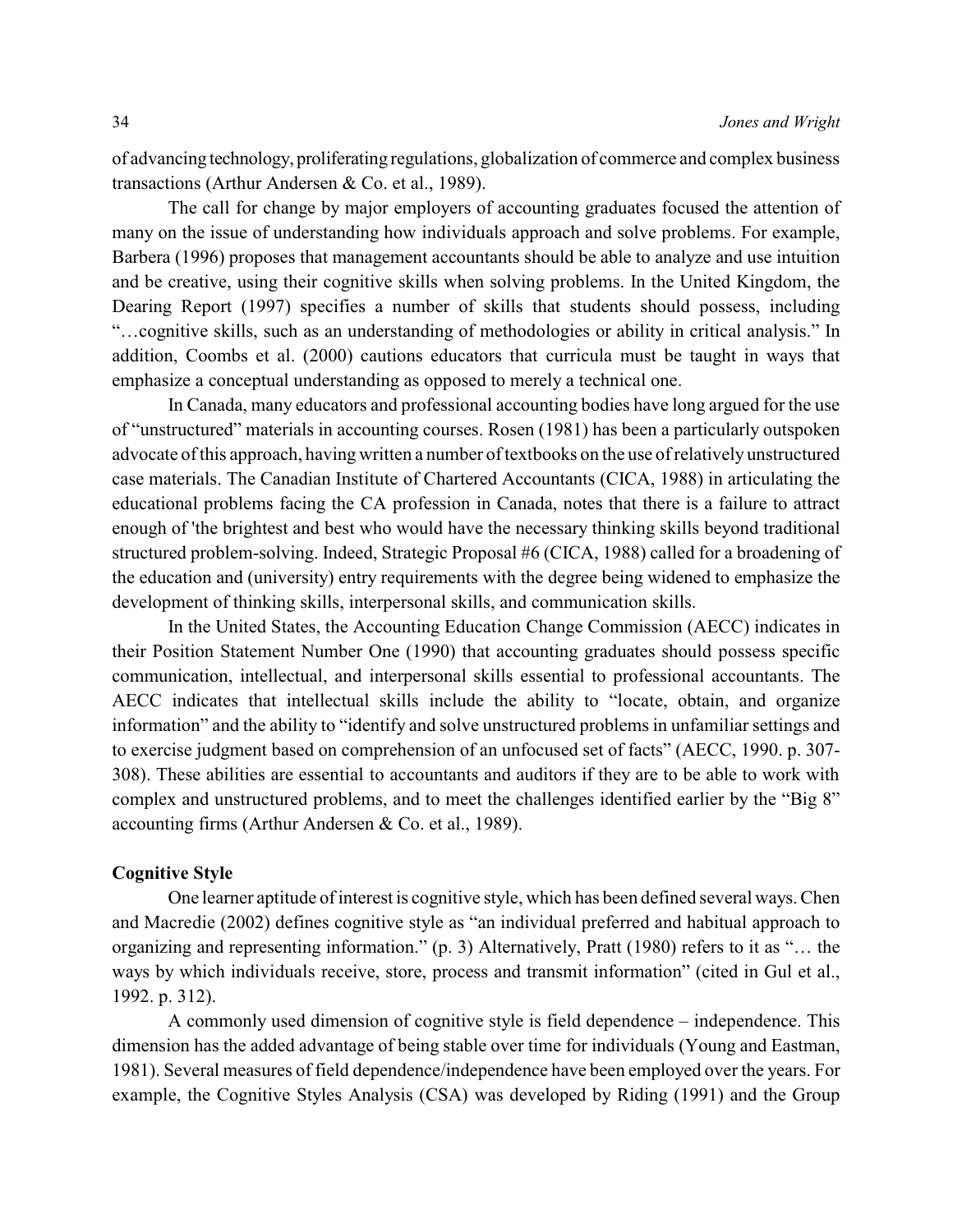Embedded Figures Test (GEFT) was developed by Witkin et al. (1971). The approach by Witkin et al. (1971) has been criticized on the grounds that levels of field dependence are inferred from poor field independence performance (Ford and Chen, 2001). Nevertheless, the Witkin et al. field dependence model has been extensively studied, mainly because it focuses on how information comprehension is affected by the contextual field in which that information is contained (Weller et al., 1994). The GEFT is the measure we have used in this study for field dependency, and the rationale for its use is discussed next.

### **Field Dependency and Problem Solving**

In nearly every situation in the literature, it has been found that field independent (FI) individuals (i.e. those who are more able than field dependent (FD) individuals to "disembed" a simple figure from a more complex one), perform better in problem solving situations where analytical and reasoning skills are required. The GEFT developed by Witkin et al. (1971) classifies subjects as being FI or FD depending on their ability to trace the outlines of simple figures that are embedded (and thus effectively hidden) in more complex geometrical shapes. In order to do this, the subject has to break up the organized field in order to expose the simpler figure contained therein. Those who find it relatively easy to overcome the complex field that dominates the picture are classed as field independent (FI), while those who have difficulty in separating the simple figure are labeled field dependent (FD). Thus the test is essentially one that measures visual perceptual differentiation – it deals with the methods by which subjects perform intellectual tasks rather than their intellectual ability (Messick, 1976).

Some researchers have argued that field dependence, particularly as measured by the embedded figures test, assesses cognitive or spatial ability rather than cognitive style: abilities are competencies whereas styles are modes of processing (Johnson et al. 2000). Others (e.g. Irvine and York, 1995) cite research indicating that field dependence/independence measures fail to predict academic achievement consistently, and that the instruments used often measure cognitive ability as much as they measure cognitive style (Zigler, 1963). This point is also raised in a slightly different way by Davis (1991) who argues that field dependence is both ability and style as "field dependence sometimes acts as an ability and sometimes as a style, which is one of its intriguing features" (p. 165). For example, Davis (1991) argues that field dependence tests are tests of ability (e.g. Witkin et al., 1977; Witkin and Goodenough, 1981), and are also correlated with other ability tests (e.g. Cooperman, 1980; Guilford, 1980). Supporting a style perspective, Davis suggests: "[e]vidence regarding stylistic characteristics comes from studies that identify an individual's preference for methods of approaching different tasks and situations" (p. 164). While the theory and construct of learning styles is still a matter of debate, the important point to be made is that any distinction between style and ability is not critical for the present study. We are interested in whether field dependence can be used to predict student performance on examination questions that differ in their familiarity and structure.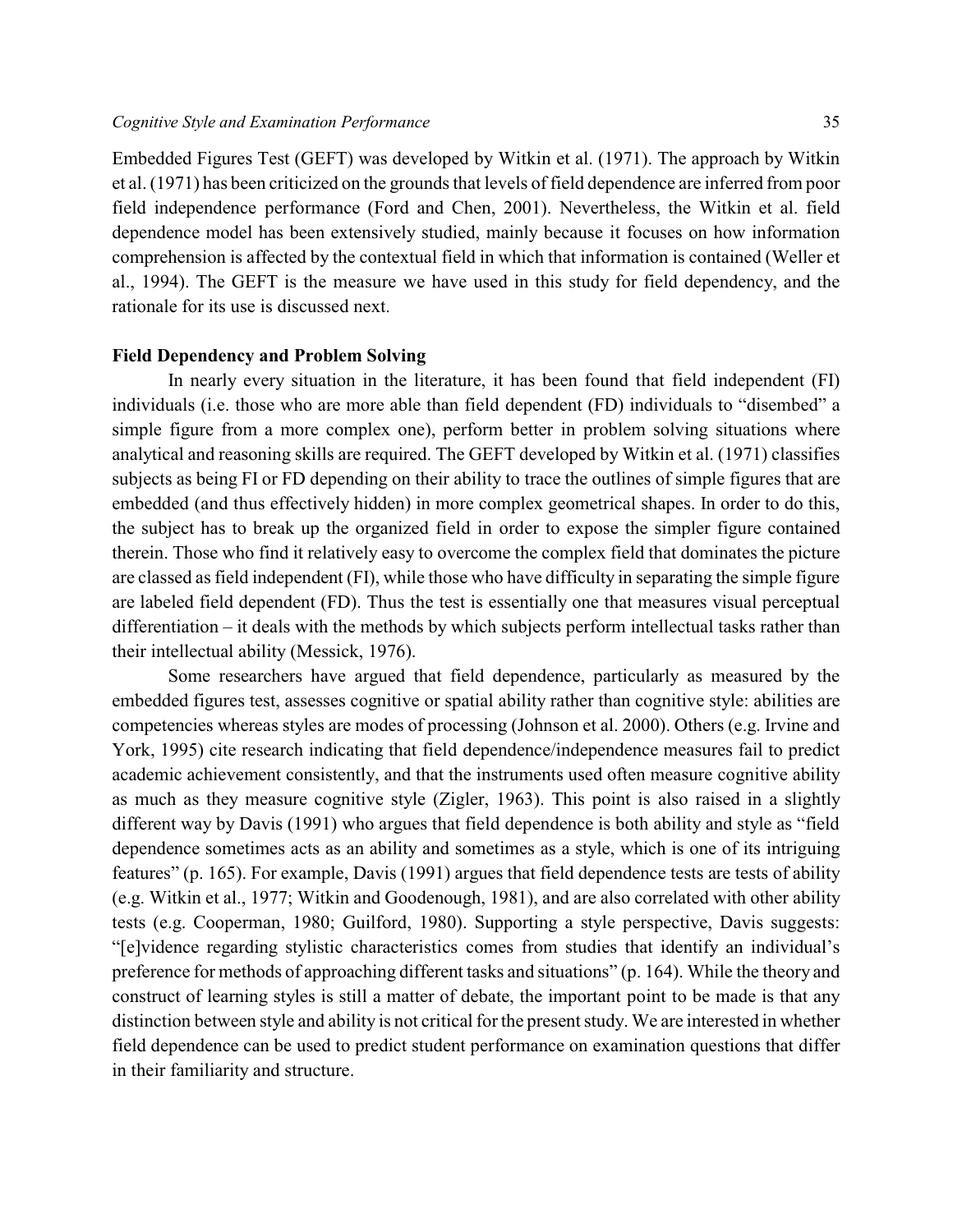Differences in field dependency have been shown to extend to a wide range of intellectual domains. In a nonaccounting setting, Frank and Noble (1984) found that FIstudents solve anagrams more quickly than FD students, and that FD individuals perceived anagrams to be more difficult than their FI counterparts. Witkin and Goodenough (1977) report that FD individuals are more receptive than FI individuals to ambiguous information and situations. In an accounting situation, Gul (1984) showed that FD individuals are more confident than FI students in judgments when faced with ambiguous information. Lusk (1973) found that FI individuals demonstrated higher cognitive skills in analyzing annual reports. Nevertheless, there is also a body of research that suggests that there may be other factors at work. Davis and Cochran (1989) argue that where the quantity of information to be processed is small, there is little difference in performance between FI and FD subjects, "however, when larger amounts of information must be analyzed or integrated, then the performance of field-independent individuals is more accurate and efficient" (p. 37). Further, it has been shown that FI individuals exhibit greater analytical skills than FD individuals (Bernardi, 2003), and Davis and Cochran (1989) also indicate that research generally shows that "field-independent students reflect higher levels of achievement than field-dependent students do" (p. 41). Indeed, contrary to the results found by Witkin and Goodenough (1977) and Gul (1984), Neimark (1981) argues that field dependent individuals lack skills for dealingwith unstructured tasks and ambiguous instructions.

These findings suggest that individuals who are field dependent will have their perceptions and information processing affected by the contextual field in which they are operating: field dependents rely on external frames of reference while field independents rely on internal frames of reference. This is consistent with Witkin et al. (1977), who found that field dependent individuals tend to perceive objects as a whole, whereas field independent individuals focus on each part of the object. In other words, field dependent individuals typically see the global picture and approach a task more holistically; field independent individuals tend to discern figures as being discrete from their background, to focus on details, and to be more analytic in their approach to learning.

# **HYPOTHESIS DEVELOPMENT AND RESEARCH DESIGN**

Based on prior research, we posit that cognitive style is a factor in student performance on examination questions. First, we consider the general case of field dependency on examination performance, regardless of the nature of the questions. By this, we mean how field dependency affects aggregate performance over a broad range of question types, as one might find in a typical exam. Then we consider the impact of field dependency on the specific type of question, i.e. the degree of familiarity and structure. This first hypothesis follows from the work of Benardi (1993), Davis and Cochran (1989), and Jones and Wright (2010), whose research strongly support the hypothesis that FI students in general will outperform FD students – in other words, the level of achievement for FI students is higher. Thus  $H_1$  is stated in a directional alternative form as we specify a directional hypothesis based on the literature.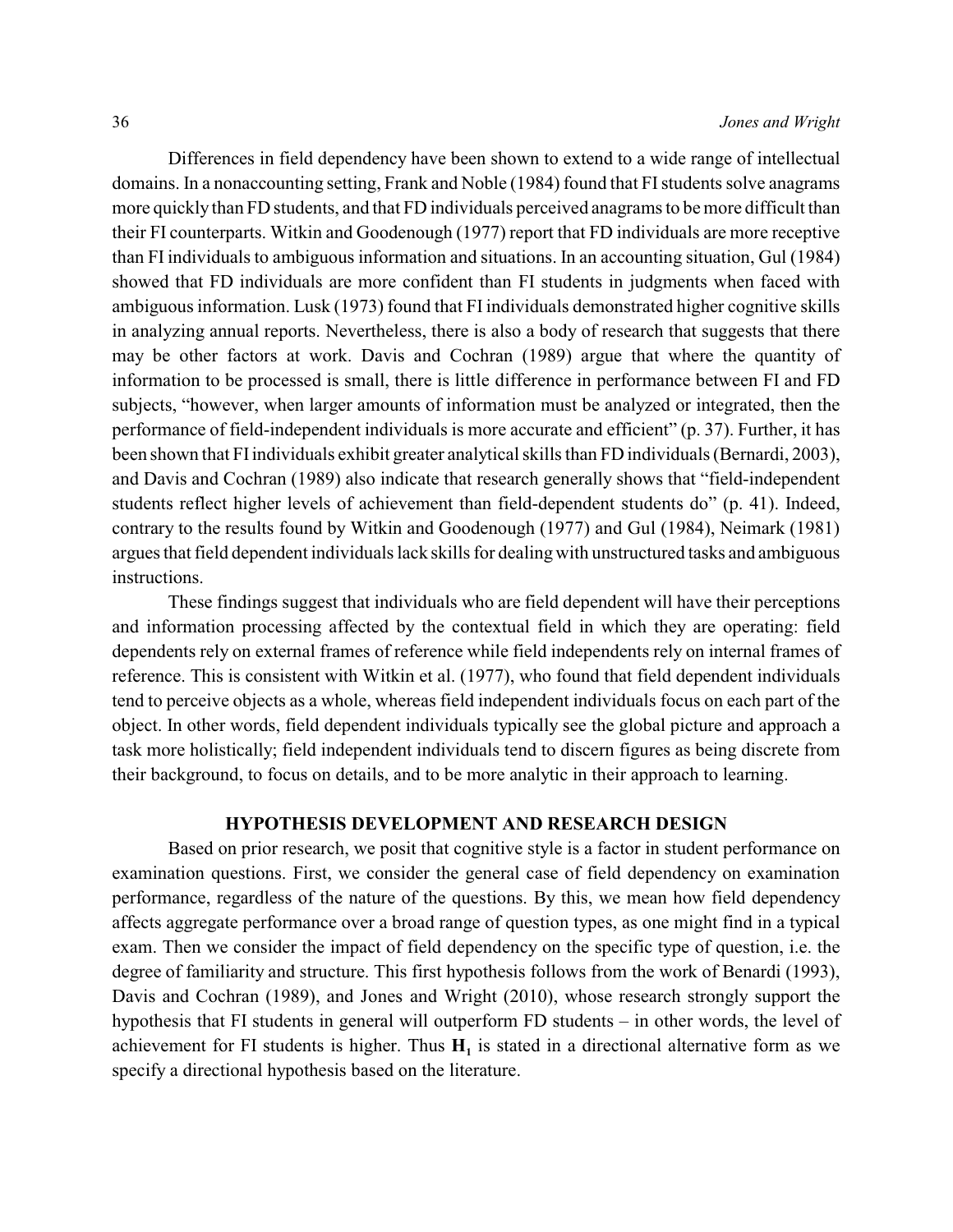$H_i$ : **:** Field independent students perform betterthan field dependent students when solving all questions regardless of their degree of structure and familiarity.

Next, we consider the degree of familiarity in the accounting examination questions. As described earlier, an unfamiliar question would be one in which the question's context has not been seen before, even though the individual has been taught the necessary tools to analyze it. In a familiar question, the individual would have less difficulty in applying the correct analytical tools. Specifically, we expect that students who are classed as field independent (FI) would perform better on unfamiliar-context questions ("unfamiliar questions") than field dependent students (FD). This follows from the work of Jones and Wright (2010), Karp (1963), and Fenchel (1958, as referenced in Witkin et al., 1971), all of whom reported that FIs perform significantly better than FDs when faced with problems that require the isolation of a critical element in a context different from the one in which it has been presented. This leads to  $\mathbf{H}_2$ , which is also stated in a directional alternative form as we specify a direction.

 $H<sub>2</sub>$ : **:** Field independent students perform better than field dependent students when solving unfamiliar questions.

However, when the situation is familiar, FI students have no special advantage over FD students (because with familiar questions, the context is the same as what has been previously covered). As a result, the FI's superior ability to isolate a critical element in a different context no longer applies (Fenchel, 1958). Therefore, we argue that there should be no effect of field dependence on familiar questions.  $H_3$  is stated in the null form because we posit no difference (and therefore no direction).

 $H<sub>3</sub>$ : **:** Field independent students do not perform better than field dependent students when solving familiar questions.

Next, we consider the degree of structure in the accounting examination questions – since the inability of many students to function in unstructured environments is one of the AECC's criticisms mentioned earlier. Unstructured questions tend to be unfocused: usually the student is required to identify the problem(s) and rank them, and may be forced to make assumptions. Consequently, more than one solution is generally available with these kinds of questions, and as a result, there is considerable ambiguity associated with them. Unfortunately, as discussed above, the extant literature on field dependency does not provide a clear theoretical position on how, if at all, FI and FD subjects should differ in performance when faced with questions that present varying degrees of structure. Accordingly, we are unable, ex ante, to posit a difference for either unstructured or structured questions. Because we don't know which effects in the literature might dominate or indeed might cancel each other out, we cannot offer directional hypotheses for either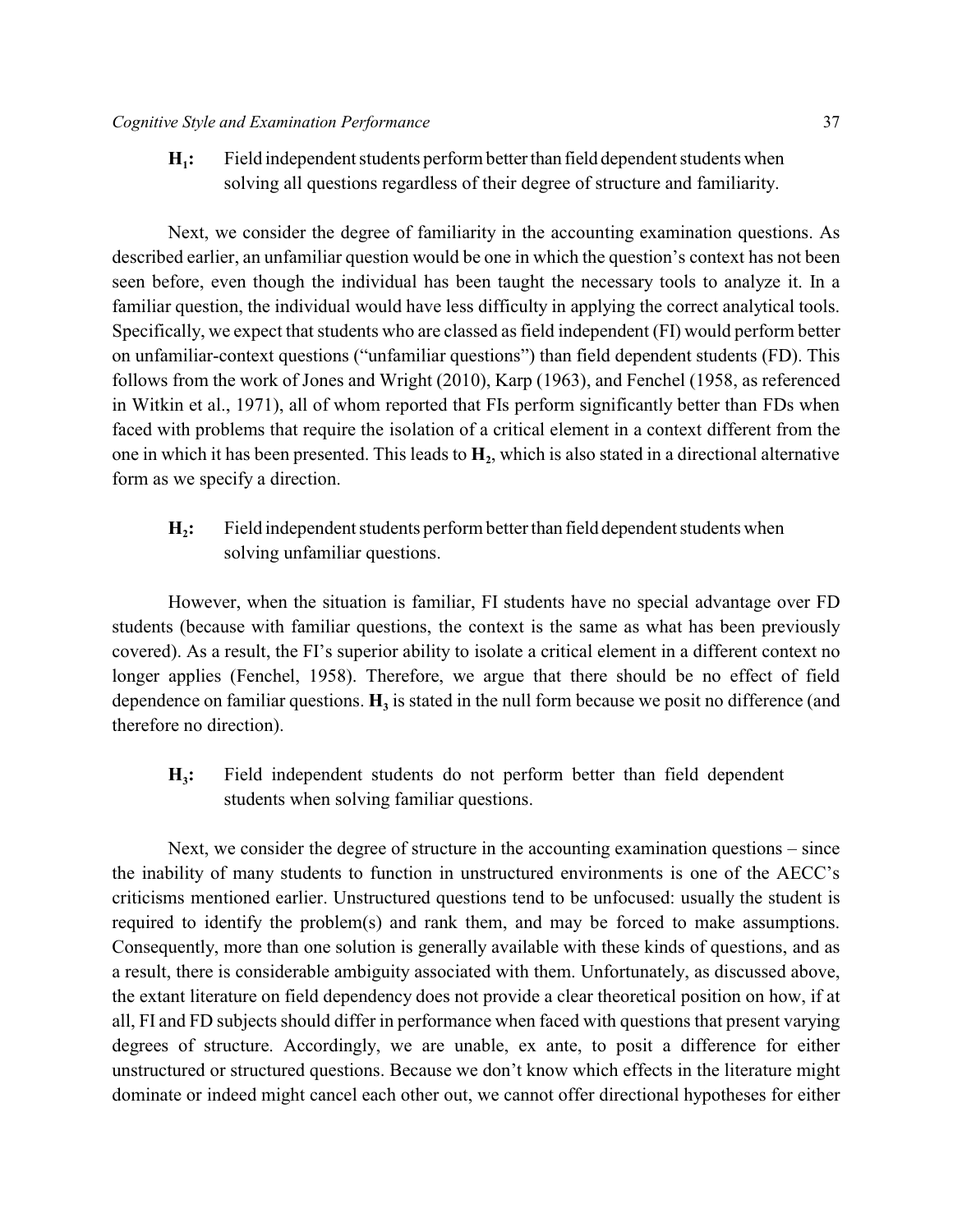unstructured or structured questions. Nevertheless, the effect of field dependence might well be different for unstructured questions and for structured questions, and accordingly, the two types of questions must be tested separately. We state our hypotheses below in the null form because we do not posit any effect of field dependence on unstructured questions and we do not posit any effect of field dependence on structured questions.  $H_4$  and  $H_5$  are<sup>2</sup>:

- $H_4$ : **:** Field independent students do not perform better than field dependent students when solving unstructured questions.
- **H<sub>5</sub>**: **:** Field independent students do not perform better than field dependent students when solving structured questions.

# **EXPERIMENTAL DESIGN**

The first step in the research design was the selection of accounting questions that can be classified as either structured or unstructured and classified as either familiar or unfamiliar. A large sample of questions from throughout the curriculum in the first intermediate financial accounting courses was initially selected. The researchers were careful to select only those questions that tested course material previously covered in the intermediate course being taught. These questions were judged by both researchers to be clearly at one end of the continuum or the other for each dimension. Questions that were judged to be "neutral" with respect to structure or familiarity were not selected. A question was labeled as **structured** if the "required" answer was clearly stated, or if a set of steps required for the solution was provided. A question would be labeled **unstructured** if the answer required the student to make assumptions or if no clear approach to solving the problem was given – such as when a question simply stated "write the report to management," for example. Questions were deemed **familiar** if the situation in which the problem was framed was easily recognized, regardless of whether the students were familiar with the accounting tools needed to solve the problem. Conversely, if students could not be expected to have experienced a given situation (even though they "knew" enough accounting to solve the problem), the question was deemed **unfamiliar**.

These questions were then pilot tested with volunteer students from the previous year's intermediate accounting class. The students were provided with the questions and an explanation sheet that explained what "structured/unstructured" and "familiar/unfamiliar" meant. They then were asked to categorize each question on a seven-point Likert scale for structure and a seven-point Likert scale for familiarity. The students were not asked to answer or solve the accounting questions. A subset of questions, in which the student classifications were the same as the researchers (who exercised judgment rather than using cut-offs on a Likert scale to assess the category to which each

<sup>&</sup>lt;sup>2</sup>It should be noted that we are examining the effect of field dependence *within* the unfamiliar questions and separately the effect of field dependence *within* familiar questions, as well as separately structured and unstructured questions, hence the need for four separate hypotheses and for four separate statistical analyses. At this point, we are not examining the difference in performance *between* unfamiliar and familiar questions, nor are we examining the difference *between* structured and unstructured questions.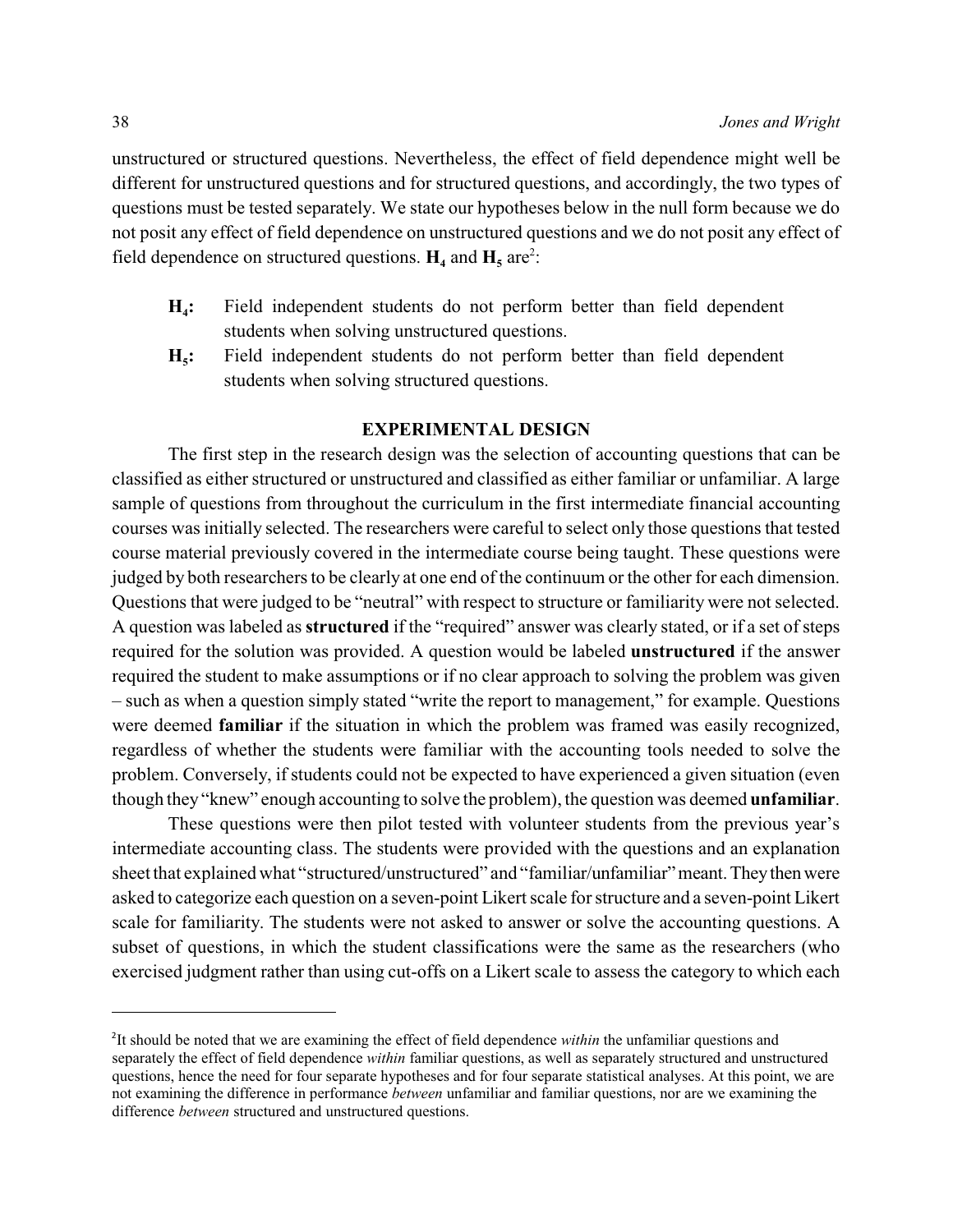question clearly belonged), was used for the study. These questions were then included in quizzes, the midterm examination and the final examination, along with other questions appropriate for pedagogic reasons, but not included in the research study. Since any particular question could be structured or unstructured as well as familiar or unfamiliar, it was important to pick questions in such a way that a representative sample of all four question types was achieved. The Appendix contains one of each of the four question types that were used in the study: structured/familiar, structured/unfamiliar, unstructured/familiar, and unstructured/unfamiliar.

To ensure that the questions of interest to the study were graded independently of the researchers, and thus would not bias the results, a research assistant (a senior graduating student) marked every question used in the study. In total, 160 students in four sections of intermediate financial accounting, over two semesters, participated in the study. The two instructors for the course, who were also the researchers, used identical overhead notes to teach the material. The content of the quizzes, mid-terms and final exams was identical across all participants.<sup>3</sup>

The hypotheses examine performance on four different types of questions: familiar, unfamiliar, structured and unstructured. It should be noted that in fact each question has two characteristics: degree of familiarity and degree of structure. This resulted in four combinations of questions: familiar/structured; familiar/unstructured; unfamiliar/structured and unfamiliar/unstructured. However, in order to test  $\rm H_2$ , for example, we needed questions that are just unfamiliar rather than one of those four combinations. To derive the unfamiliar questions, it was necessary to combine the unfamiliar/structured questions and the unfamiliar/unstructured questions by calculating a weighted average of the marks. To test  $H_3$ - $H_5$ , this process was repeated to derive the familiar questions (using the weighted average of the familiar/structured questions and the familiar/unstructured questions), the structured questions (using the weighted average of the familiar/structured questions and the unfamiliar/structured questions) and the unstructured questions (using the weighted average of the familiar/unstructured questions and the unfamiliar/unstructured questions). To test  $H_1$ , the average of all four types of questions was used.

The hypotheses all consider the effect of field independence on performance, and in each case were tested using regression analysis. The instrument was administered at the beginning of each semester to those students who agreed to participate in the study. Students' degree of field independence was measured by their score on the GEFT instrument. The test instrument, which is composed of two sections, is time-limited, and was scored on a continuous basis (rather than by using a median cut-off). The researchers scored the completed instruments using the accompanying marking guide. The range of possible scores is between zero and 18, with higher scores indicating higher degrees of field independence, and lower scores indicating higher degrees of field dependence. In conducting the analysis the effect of age, gender and student ability, as measured

<sup>&</sup>lt;sup>3</sup>There was the possibility that a student could drop out of a fall class and repeat it in the winter. In actual fact, only two students did this, and both had dropped before the mid-term exam; consequently they had been exposed to only two of the four quizzes. Nevertheless, they were not included in the analysis.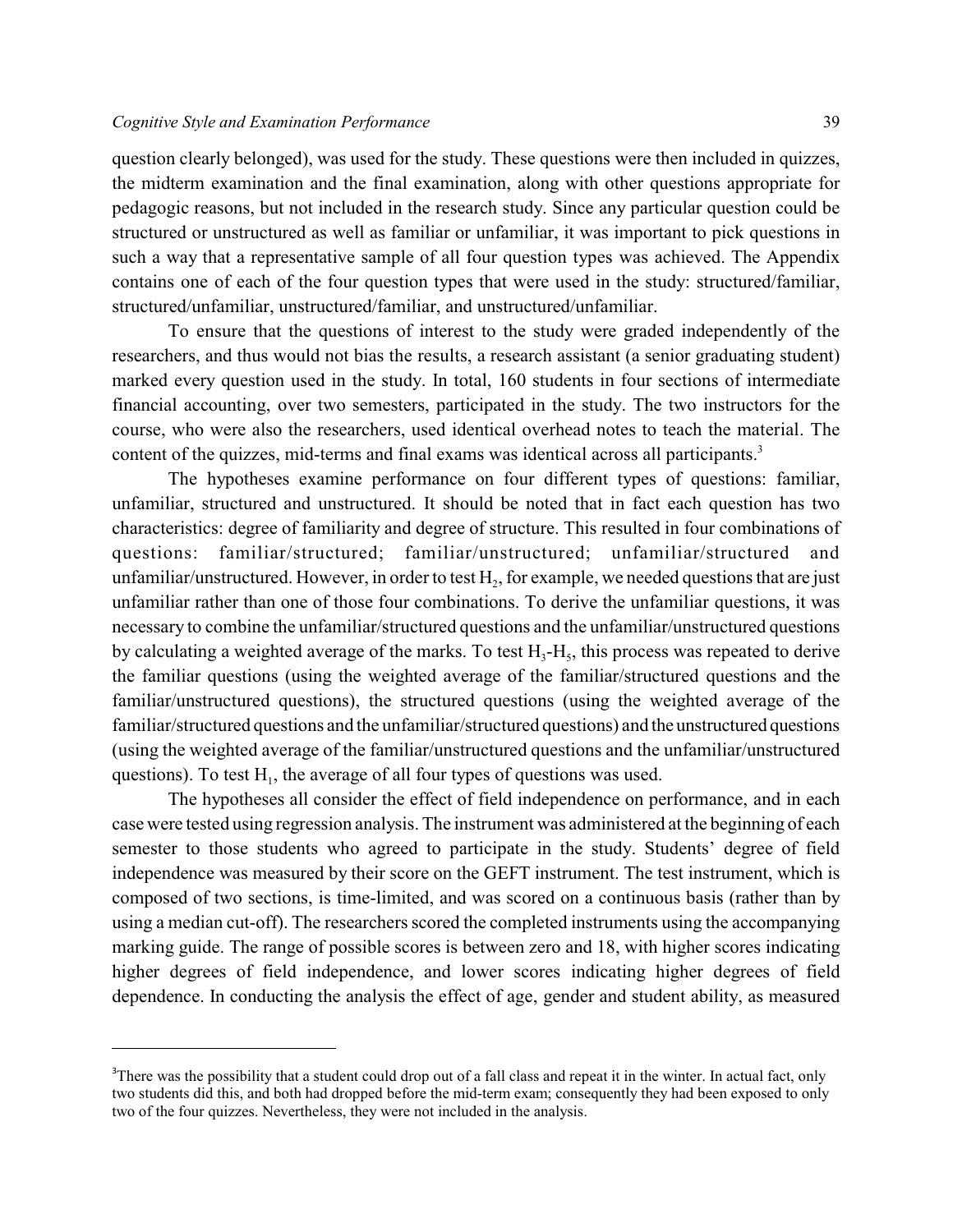|                                     |                                                                                                                                                                                                                           |                              | <b>TABLE 1</b>                                                 |              |  |  |  |  |
|-------------------------------------|---------------------------------------------------------------------------------------------------------------------------------------------------------------------------------------------------------------------------|------------------------------|----------------------------------------------------------------|--------------|--|--|--|--|
|                                     | <b>Descriptive Statistics</b>                                                                                                                                                                                             |                              |                                                                |              |  |  |  |  |
| Panel A                             |                                                                                                                                                                                                                           |                              |                                                                |              |  |  |  |  |
|                                     |                                                                                                                                                                                                                           | GPA (avg.)                   | 3.18                                                           |              |  |  |  |  |
|                                     |                                                                                                                                                                                                                           | GEFT - mean                  | 12.20                                                          |              |  |  |  |  |
|                                     |                                                                                                                                                                                                                           | Std. deviation               | 4.846                                                          |              |  |  |  |  |
|                                     |                                                                                                                                                                                                                           | % MALE                       | 51.00                                                          |              |  |  |  |  |
|                                     |                                                                                                                                                                                                                           | AGE - mean                   | 22.41                                                          |              |  |  |  |  |
|                                     |                                                                                                                                                                                                                           | Median                       | 22.0                                                           |              |  |  |  |  |
| <b>GEFT</b><br>% MALE<br><b>AGE</b> | financial accounting course (maximum 4.00).<br>The score out of 18 on the Group Embedded Figures Test.<br>The percentage of male students in the treatment group.<br>The average and median age of the subjects in years. |                              |                                                                |              |  |  |  |  |
| Panel B                             |                                                                                                                                                                                                                           | Marks for each question type |                                                                |              |  |  |  |  |
|                                     |                                                                                                                                                                                                                           | Structured                   | Unstructured                                                   | <b>TOTAL</b> |  |  |  |  |
|                                     | Familiar                                                                                                                                                                                                                  | $68.90(3)*$                  | $45.06(3)$ *                                                   | $56.98(6)$ * |  |  |  |  |
|                                     | Unfamiliar                                                                                                                                                                                                                | $52.05(5)^*$                 | 39.76 $(4)$ <sup>*</sup>                                       | $45.90(9)*$  |  |  |  |  |
|                                     | <b>TOTAL</b>                                                                                                                                                                                                              | $60.47(8)$ *                 | 42.41 $(7)$ *                                                  | 49.74 (15)*  |  |  |  |  |
|                                     | each category.                                                                                                                                                                                                            |                              | * The number in parentheses is the number of questions used in |              |  |  |  |  |

by their incoming grade point average (GPA), needed to be controlled and accordingly the data was collected by the undergraduate office.

### **RESULTS**

Descriptive statistics are provided in Table 1. As shown in Panel A, the students are almost evenly split in terms of gender, have an average GPA above 3.0 (a "B" letter grade at this institution), have an average GEFT of 12.20 (standard deviation 4.846), and have an average age of 22.41 (median 22). The average out of 100 for each type of question is listed in Table 1, Panel B, along with the number of questions used for each type. Although a comparison in performance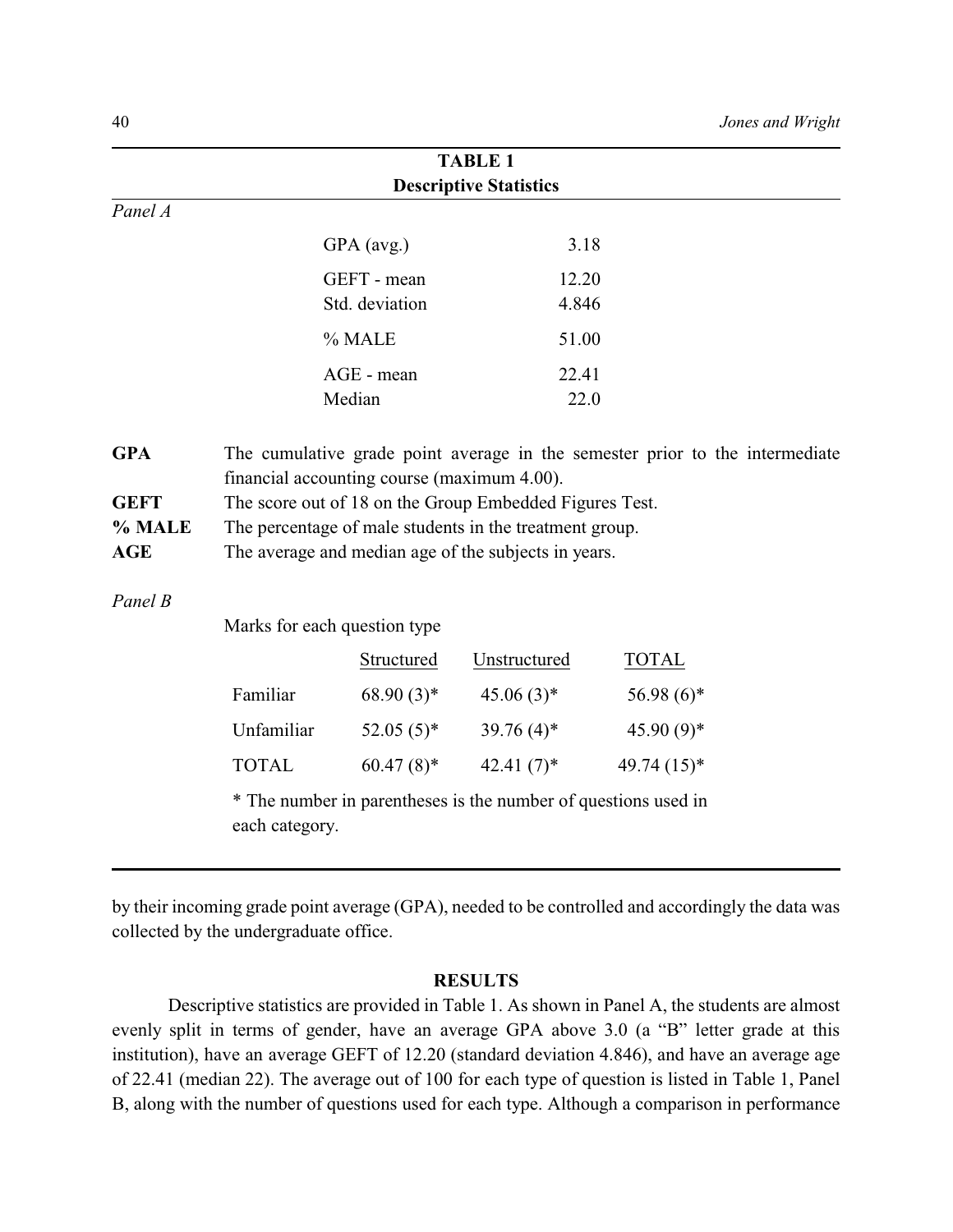| <b>Correlation Matrix (all Pearson except for Gender which is Spearman)</b> |            |             |          |          |          |          |            |               |
|-----------------------------------------------------------------------------|------------|-------------|----------|----------|----------|----------|------------|---------------|
|                                                                             | <b>GPA</b> | <b>GEFT</b> | Fam      | Unfam    | Struc    | Unstruc  | <b>SUM</b> | <b>GENDER</b> |
| <b>AGE</b>                                                                  | $-.101$    | $-.063$     | .007     | $-.003$  | $-.013$  | .018     | $-.003$    | $-.235**$     |
|                                                                             | .181       | .405        | .931     | .971     | .860     | .806     | .971       | .002          |
| <b>GPA</b>                                                                  |            | $-0.032$    | $.511**$ | $.487**$ | $.481**$ | .494**   | $.557**$   | $.210**$      |
|                                                                             |            | .667        | .000     | .000     | .000     | .000     | .000       | .005          |
| <b>GEFT</b>                                                                 |            |             | .069     | .120     | $.144*$  | .055     | .120       | $-.097$       |
|                                                                             |            |             | .360     | .109     | .054     | .466     | .109       | .198          |
| Fam                                                                         |            |             |          | $.568**$ | $.777**$ | $.736**$ | $.821**$   | .022          |
|                                                                             |            |             |          | .000     | .000     | .000     | .000       | .767          |
| Unfam                                                                       |            |             |          |          | $.702**$ | $.846**$ | $.935**$   | .004          |
|                                                                             |            |             |          |          | .000     | .000     | .000       | .953          |
| <b>Struc</b>                                                                |            |             |          |          |          | $.500**$ | $.838**$   | .011          |
|                                                                             |            |             |          |          |          | .000     | .000       | .887          |
| Unstruc                                                                     |            |             |          |          |          |          | $.884**$   | .009          |
|                                                                             |            |             |          |          |          |          | .000       | .906          |
| <b>SUM</b>                                                                  |            |             |          |          |          |          |            | .024          |
|                                                                             |            |             |          |          |          |          |            | .751          |

# **TABLE 2**

NOTE: Significance figures are shown underneath correlation figures

\* Correlation is significant at the 0.05 level (2-tailed).

\*\* Correlation is significant at the 0.01 level (2-tailed).

| AGE           | The age in years                                                             |
|---------------|------------------------------------------------------------------------------|
| <b>GPA</b>    | The cumulative grade point average in the semester prior to the intermediate |
|               | financial accounting course (maximum 4.00)                                   |
| <b>GEFT</b>   | The score (out of 18) on the Group Embedded Figures Test                     |
| Fam           | The weighted average mark (out of 100) on the familiar questions             |
| Unfam         | The weighted average mark (out of 100) on the unfamiliar questions           |
| <b>Struc</b>  | The weighted average mark (out of 100) on the structured questions           |
| Unstruc       | The weighted average mark (out of 100) on the unstructured questions         |
| <b>SUM</b>    | The average mark (out of 100) on all the questions                           |
| <b>GENDER</b> | Coded 0 (Male) and 1 (Female)                                                |
|               |                                                                              |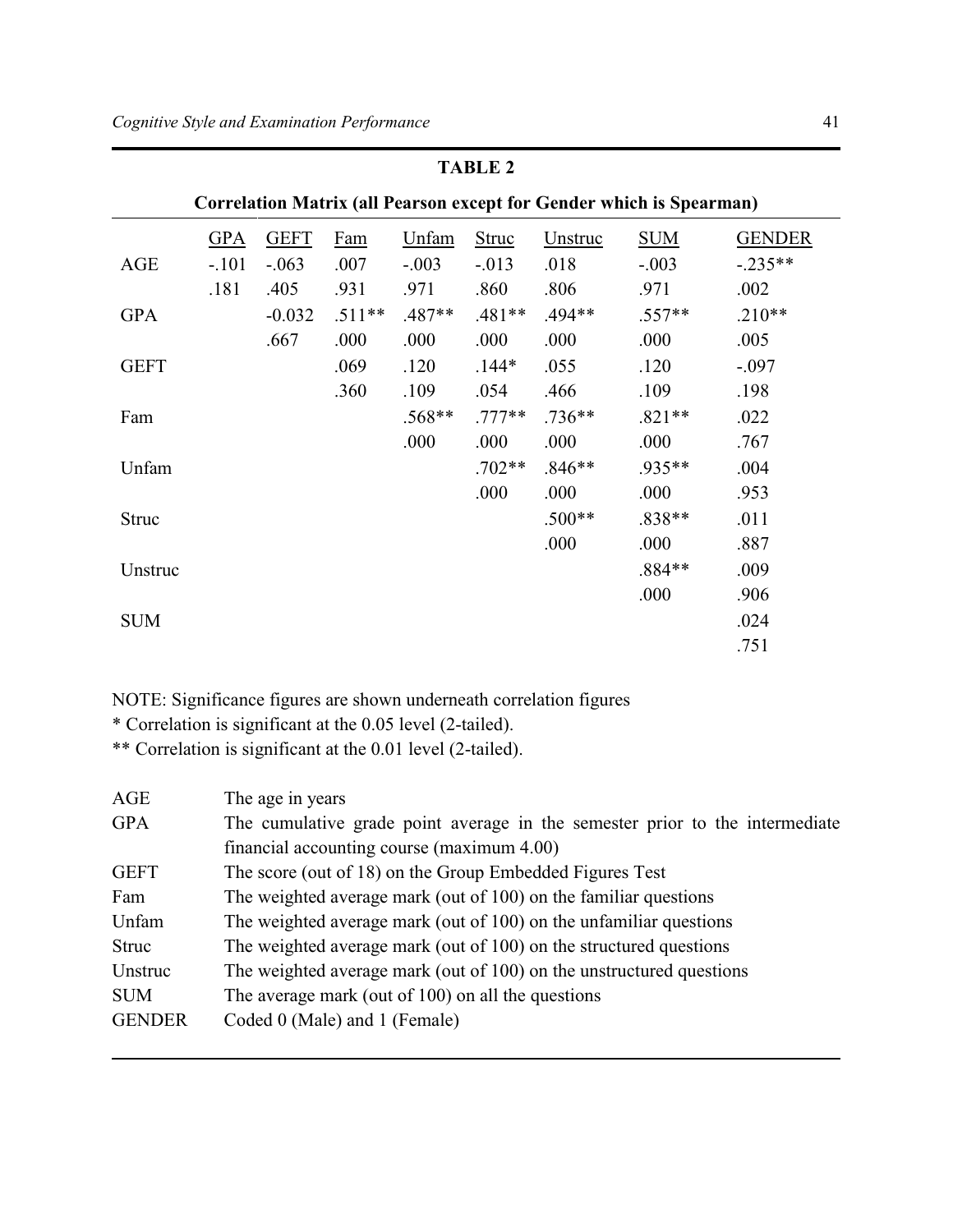by question type is not the focus of our study, we provide this information for the interest of the reader. The highest average is for the structured questions (60.47) and the lowest average is for the unstructured questions (42.41), as shown in Table 1. The values for familiar (56.98) and unfamiliar (45.90) questions are between structured and unstructured questions. Simple t-tests of the differences among all six possible pair-wise comparisons revealed that the differences are significant ( $p =$ 0.000). Clearly, students had the greatest difficulty with unstructured questions. The total average across all four types of questions is 50.74<sup>4</sup>.

Table 2 provides the correlation matrix for the dependent and independent variables. An examination of the correlation matrix reveals that, unsurprisingly, all four question types and their sum (the dependent variables) are highly correlated with each other. Importantly, GEFT (the independent variable) and GPA (the control variable) are not correlated with each other and,

| <b>TABLE 3</b>          |                                                                                                        |                      |                  |                       |  |  |
|-------------------------|--------------------------------------------------------------------------------------------------------|----------------------|------------------|-----------------------|--|--|
|                         | <b>Regression Model fo Dependent Variable: SUM</b>                                                     |                      |                  |                       |  |  |
| $R^2$                   | 0.345                                                                                                  |                      |                  |                       |  |  |
| Adjusted $\mathbb{R}^2$ | 0.330                                                                                                  |                      |                  |                       |  |  |
| Model F                 | 22.904                                                                                                 |                      |                  |                       |  |  |
| Significance            | 0.000                                                                                                  |                      |                  |                       |  |  |
|                         |                                                                                                        |                      |                  |                       |  |  |
| Constant                | Unstandardized Beta<br>$-19.084$                                                                       | Std. Error<br>11.343 | $rac{1}{-1.682}$ | Significance<br>0.094 |  |  |
|                         | 0.276                                                                                                  |                      | 0.738            | 0.462                 |  |  |
| AGE                     |                                                                                                        | 0.374                |                  |                       |  |  |
| <b>GEFT</b>             | 0.346                                                                                                  | 0.160                | 2.156            | $0.016*$              |  |  |
| <b>GPA</b>              | 19.107                                                                                                 | 2.039                | 9.368            | 0.000                 |  |  |
| <b>GENDER</b>           | $-2.743$                                                                                               | 1.601                | $-1.713$         | 0.088                 |  |  |
| * one-tailed test       |                                                                                                        |                      |                  |                       |  |  |
| Regression model:       |                                                                                                        |                      |                  |                       |  |  |
|                         | $Y_i = \beta_0 + \beta_1 AGE_i + \beta_2 GEFT_i + \beta_3 GPA_i + \beta_4 GENDER_i + e_i$              |                      |                  |                       |  |  |
|                         | Where $Y_i$ = SUM (average mark (out of 100) on the sum of all questions for i <sup>th</sup> student). |                      |                  |                       |  |  |
|                         | $\overline{AGE}$ , The age in years                                                                    |                      |                  |                       |  |  |
| GEFT <sub>i</sub>       | The score (out of 18) on the Group Embedded Figures Test for i <sup>th</sup> student.                  |                      |                  |                       |  |  |
| GPA <sub>i</sub>        | The cumulative grade point average in the semester prior to taking the                                 |                      |                  |                       |  |  |
|                         | intermediate financial accounting course (maximum 4.00) for i <sup>th</sup> student.                   |                      |                  |                       |  |  |
| <b>GENDER</b>           | Coded $0$ (Male) and $1$ (Female) for $ith$ student.                                                   |                      |                  |                       |  |  |
| $e_i$                   | Error term.                                                                                            |                      |                  |                       |  |  |

<sup>&</sup>lt;sup>4</sup>The actual student performance in the intermediate financial accounting course was higher than indicated by these scores, as the quizzes, midterm and final exam had other questions that were not included in the study. These other questions were necessary to create exams of the usual length and rigor. They were not included in the study due to a lack of agreement as to their classification.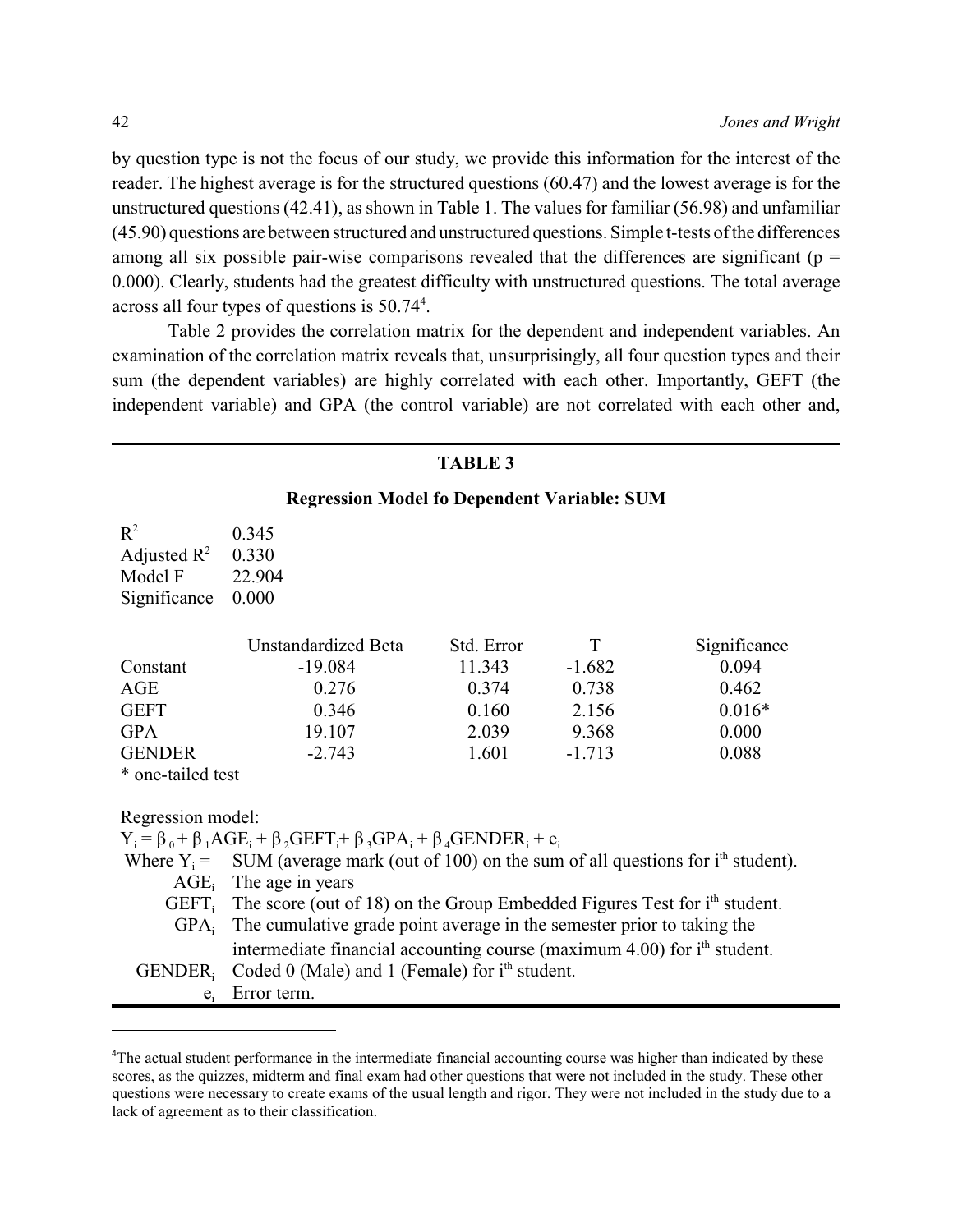therefore, both can be included in the analysis without violating statistical assumptions, while GENDER is correlated with AGE and GPA (but the correlation coefficients are less than the usual cut-offs<sup>5</sup>). To test  $H_1$ , we examined the total marks across all types of questions and  $cut-offs<sup>5</sup>$ ). hypothesized that the field independent students would perform better than the field dependent students. We tested this using the average mark on all the questions as the dependent variable, GEFT as the independent variable, and AGE, GPA and GENDER as the control variables. The results shown in Table 3 for GEFT indicate that we can reject the null of no difference between field independent students and field dependent students. The positive and significant coefficient ( $p =$ 0.016, one-tailed) suggests that field independent students generally perform better on all questions combined. Table 3 also indicates that GPA is positive and significant ( $p = 0.000$ ). GENDER and AGE were not significant.

| <b>TABLE 4</b>    |                                                                                           |            |                    |              |  |  |  |
|-------------------|-------------------------------------------------------------------------------------------|------------|--------------------|--------------|--|--|--|
|                   | <b>Regression Model fo Dependent Variable: UNFAMILIAR</b>                                 |            |                    |              |  |  |  |
| $R^2$             | 0.272                                                                                     |            |                    |              |  |  |  |
| Adjusted $R^2$    | 0.255                                                                                     |            |                    |              |  |  |  |
| Model F           | 16.233                                                                                    |            |                    |              |  |  |  |
| Significance      | 0.000                                                                                     |            |                    |              |  |  |  |
|                   | Unstandardized Beta                                                                       | Std. Error | $\overline{\perp}$ | Significance |  |  |  |
| Constant          | $-28.112$                                                                                 | 143.264    | $-1.971$           | 0.050        |  |  |  |
| AGE               | 0.308                                                                                     | 0.471      | 0.655              | 0.513        |  |  |  |
| <b>GEFT</b>       | 0.404                                                                                     | 0.202      | 2.002              | $0.023*$     |  |  |  |
| <b>GPA</b>        | 20.095                                                                                    | 2.565      | 7.836              | 0.000        |  |  |  |
| <b>GENDER</b>     | $-3.493$                                                                                  | 2.014      | $-1.735$           | 0.085        |  |  |  |
| * one-tailed test |                                                                                           |            |                    |              |  |  |  |
| Regression model: |                                                                                           |            |                    |              |  |  |  |
|                   | $Y_i = \beta_0 + \beta_1 AGE_i + \beta_2 GEFT_i + \beta_3 GPA_i + \beta_4 GENDER_i + e_i$ |            |                    |              |  |  |  |
|                   | Where $Y_i$ = UNFAMILIAR (weighted average mark (out of 100) on the unfamiliar            |            |                    |              |  |  |  |
|                   | questions for i <sup>th</sup> student).                                                   |            |                    |              |  |  |  |
|                   | $\text{AGE}_i$ The age in years                                                           |            |                    |              |  |  |  |
| GEFT <sub>i</sub> | The score (out of 18) on the Group Embedded Figures Test for i <sup>th</sup> student.     |            |                    |              |  |  |  |
| $GPA_i$           | The cumulative grade point average in the semester prior to taking the                    |            |                    |              |  |  |  |
|                   | intermediate financial accounting course (maximum 4.00) for i <sup>th</sup> student.      |            |                    |              |  |  |  |
| <b>GENDER.</b>    | Coded 0 (Male) and 1 (Female) for i <sup>th</sup> student.                                |            |                    |              |  |  |  |
| $e_i$             | Error term.                                                                               |            |                    |              |  |  |  |

 ${}^5$ According to Hinkle et al. (2003, p. 109), a correlation between 0.00 and 0.30 is "little, if any correlation."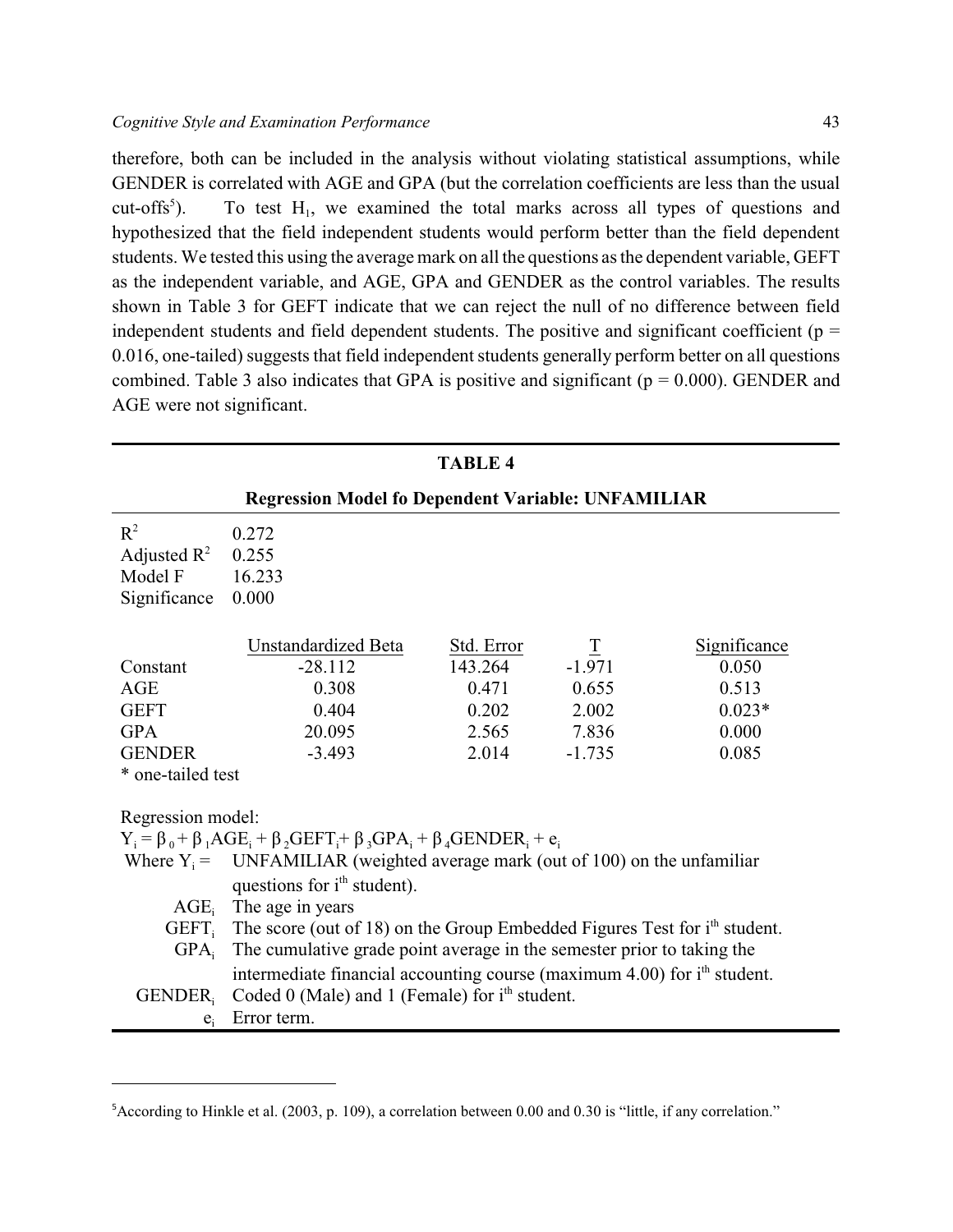The analysis for  $H_2$  was conducted using the average mark on the unfamiliar questions as the dependent variable, GEFT as the independent variable, and AGE, GPA and GENDER as control variables. The results are presented in Table 4. The expectation was that FIstudents would perform better than FD students and this is supported by the analysis. The beta coefficient for GEFT is significant ( $p = 0.023$ , one-tailed) and positive – indicating that students who are more field independent perform better on unfamiliar questions. The beta coefficient for the GPA control variable is also significant ( $p = 0.000$ ) and positive, as one would expect. The coefficients for AGE and GENDER are not significant.

The performance on the familiar questions is the object of  $H_3$ . The expectation regarding performance on the familiar questions was that there would be no difference for those students who are field independent versus those who are field dependent. This was tested using the average mark on the familiar questions as the dependent variable, GEFT as the independent variable, and AGE, GPA and GENDER as control variables. The results are presented in Table 5. The expectation is supported by the analysis as the beta coefficient for GEFT is not significant ( $p = 0.198$ ). The GPA

| <b>TABLE 5</b>          |                                                                                           |            |                |              |  |
|-------------------------|-------------------------------------------------------------------------------------------|------------|----------------|--------------|--|
|                         | <b>Regression Model fo Dependent Variable: FAMILIAR</b>                                   |            |                |              |  |
| $R^2$                   | 0.277                                                                                     |            |                |              |  |
| Adjusted $\mathbb{R}^2$ | 0.261                                                                                     |            |                |              |  |
| Model F                 | 16.689                                                                                    |            |                |              |  |
| Significance            | 0.000                                                                                     |            |                |              |  |
|                         | Unstandardized Beta                                                                       | Std. Error | $\overline{1}$ | Significance |  |
| Constant                | $-9.844$                                                                                  | 12.427     | $-0.792$       | 0.429        |  |
| AGE                     | 0.335                                                                                     | 0.410      | 0.816          | 0.415        |  |
| <b>GEFT</b>             | 0.227                                                                                     | 0.176      | 1.293          | 0.198        |  |
| <b>GPA</b>              | 18.054                                                                                    | 2.234      | 8.080          | 0.000        |  |
| <b>GENDER</b>           | $-1.798$                                                                                  | 1.754      | $-1.025$       | 0.307        |  |
| Regression model:       |                                                                                           |            |                |              |  |
|                         | $Y_i = \beta_0 + \beta_1 AGE_i + \beta_2 GEFT_i + \beta_3 GPA_i + \beta_4 GENDER_i + e_i$ |            |                |              |  |
| Where $Y_i =$           | FAMILIAR (weighted average mark (out of 100) on the familiar questions for                |            |                |              |  |
|                         | i <sup>th</sup> student).                                                                 |            |                |              |  |
| AGE <sub>i</sub>        | The age in years                                                                          |            |                |              |  |
| GEFT,                   | The score (out of 18) on the Group Embedded Figures Test for i <sup>th</sup> student.     |            |                |              |  |
| $GPA_i$                 | The cumulative grade point average in the semester prior to taking the                    |            |                |              |  |
|                         | intermediate financial accounting course (maximum 4.00) for i <sup>th</sup> student.      |            |                |              |  |
| <b>GENDER</b>           | Coded 0 (Male) and 1 (Female) for $ith$ student.                                          |            |                |              |  |
| $e_i$                   | Error term.                                                                               |            |                |              |  |
|                         |                                                                                           |            |                |              |  |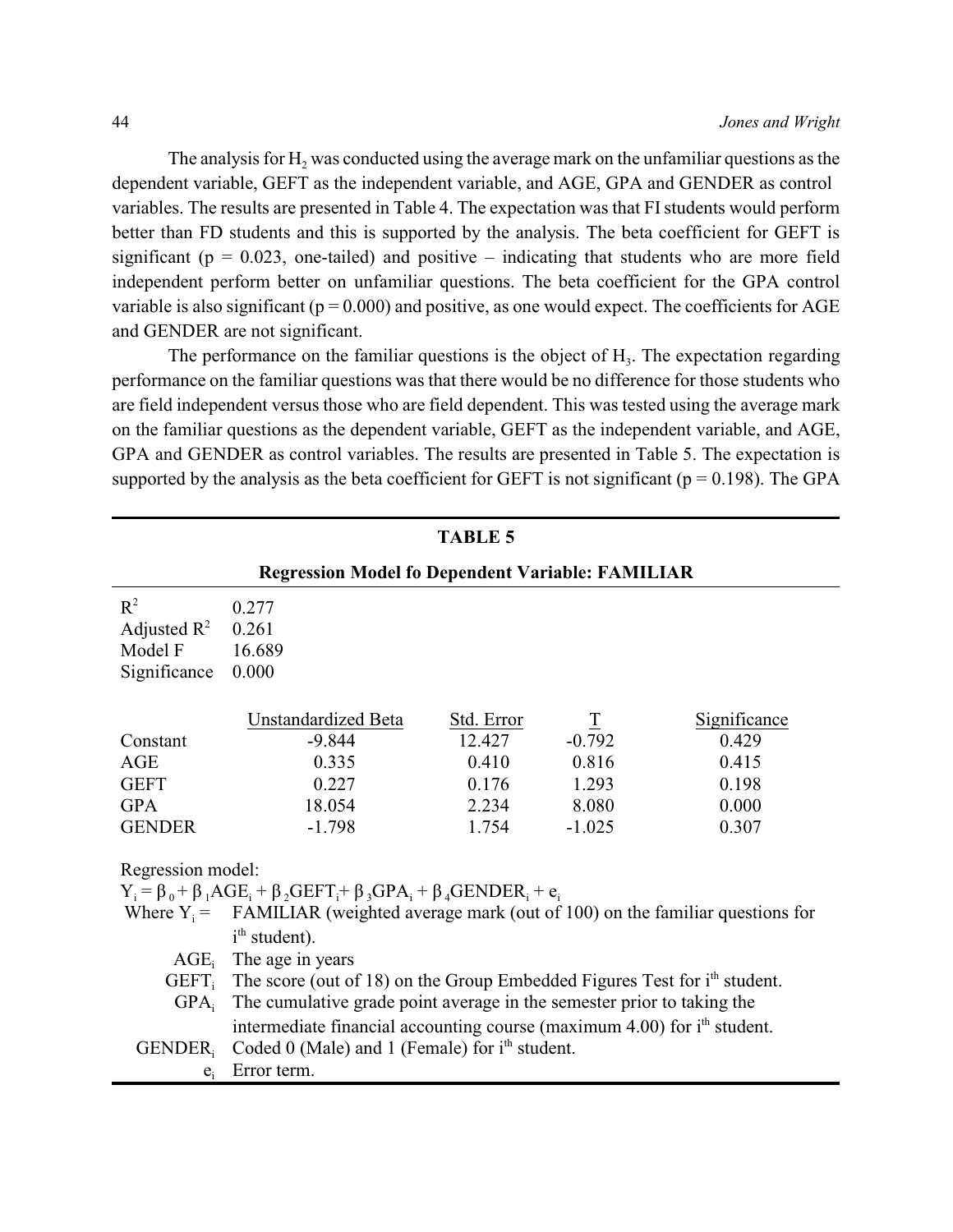control variable is again significant ( $p = 0.000$ ) and positive, while AGE and GENDER are again not significant.

 $H_4$  considered the examination questions which are unstructured. We tested this hypothesis using the average mark on the unstructured questions as the dependent variable. GEFT was again the independent variable, and AGE, GPA and GENDER were again control variables. The results are presented in Table 6. We were not able to hypothesize a direction for the effect of GEFT, as the literature seemed to be divided on whether being field independent or being field dependent would confer an advantage for unstructured questions. The results indicate a non-significant beta coefficient for GEFT ( $p = 0.296$ ) and, hence, we cannot reject the null hypothesis of no difference based on field independence. The GPA control variable is significant ( $p = 0.000$ ) and positive and AGE and GENDER are not significant.

The performance on structured examination questions were considered in  $H<sub>5</sub>$ . The expectation was similar to that for the unstructured questions; that is, we were not able to hypothesize a difference for the effect of GEFT given the findings in the literature.  $H_5$  was tested using the average mark on the structured questions as the dependent variable, GEFT as the

| TABLE 6                 |                                                                                           |            |                    |              |  |
|-------------------------|-------------------------------------------------------------------------------------------|------------|--------------------|--------------|--|
|                         | <b>Regression Model fo Dependent Variable: UNSTRUCTURED</b>                               |            |                    |              |  |
| $R^2$                   | 0.260                                                                                     |            |                    |              |  |
| Adjusted $\mathbb{R}^2$ | 0.243                                                                                     |            |                    |              |  |
| Model F                 | 15.307                                                                                    |            |                    |              |  |
| Significance            | 0.000                                                                                     |            |                    |              |  |
|                         | Unstandardized Beta                                                                       | Std. Error | $\overline{\perp}$ | Significance |  |
| Constant                | $-37.483$                                                                                 | 15.314     | $-0.448$           | 0.015        |  |
| AGE                     | 0.464                                                                                     | 0.506      | 0.917              | 0.360        |  |
| <b>GEFT</b>             | 0.227                                                                                     | 0.217      | 1.049              | 0.296        |  |
| <b>GPA</b>              | 21.383                                                                                    | 2.753      | 7.766              | 0.000        |  |
| <b>GENDER</b>           | $-2.605$                                                                                  | 2.162      | $-1.205$           | 0.230        |  |
| Regression model:       |                                                                                           |            |                    |              |  |
|                         | $Y_i = \beta_0 + \beta_1 AGE_i + \beta_2 GEFT_i + \beta_3 GPA_i + \beta_4 GENDER_i + e_i$ |            |                    |              |  |
|                         | Where $Y_i$ = UNSTRUCTURED (weighted average mark (out of 100) on the unstructured        |            |                    |              |  |
|                         | questions for i <sup>th</sup> student).                                                   |            |                    |              |  |
| $AGE_i$                 | The age in years                                                                          |            |                    |              |  |
| GEFT <sub>i</sub>       | The score (out of 18) on the Group Embedded Figures Test for i <sup>th</sup> student.     |            |                    |              |  |
| $GPA_i$                 | The cumulative grade point average in the semester prior to taking the                    |            |                    |              |  |
|                         | intermediate financial accounting course (maximum 4.00) for i <sup>th</sup> student.      |            |                    |              |  |
| GENDER,                 | Coded 0 (Male) and 1 (Female) for $ith$ student.                                          |            |                    |              |  |
| $e_i$                   | Error term.                                                                               |            |                    |              |  |
|                         |                                                                                           |            |                    |              |  |

 $T$ **ABLE**  $\epsilon$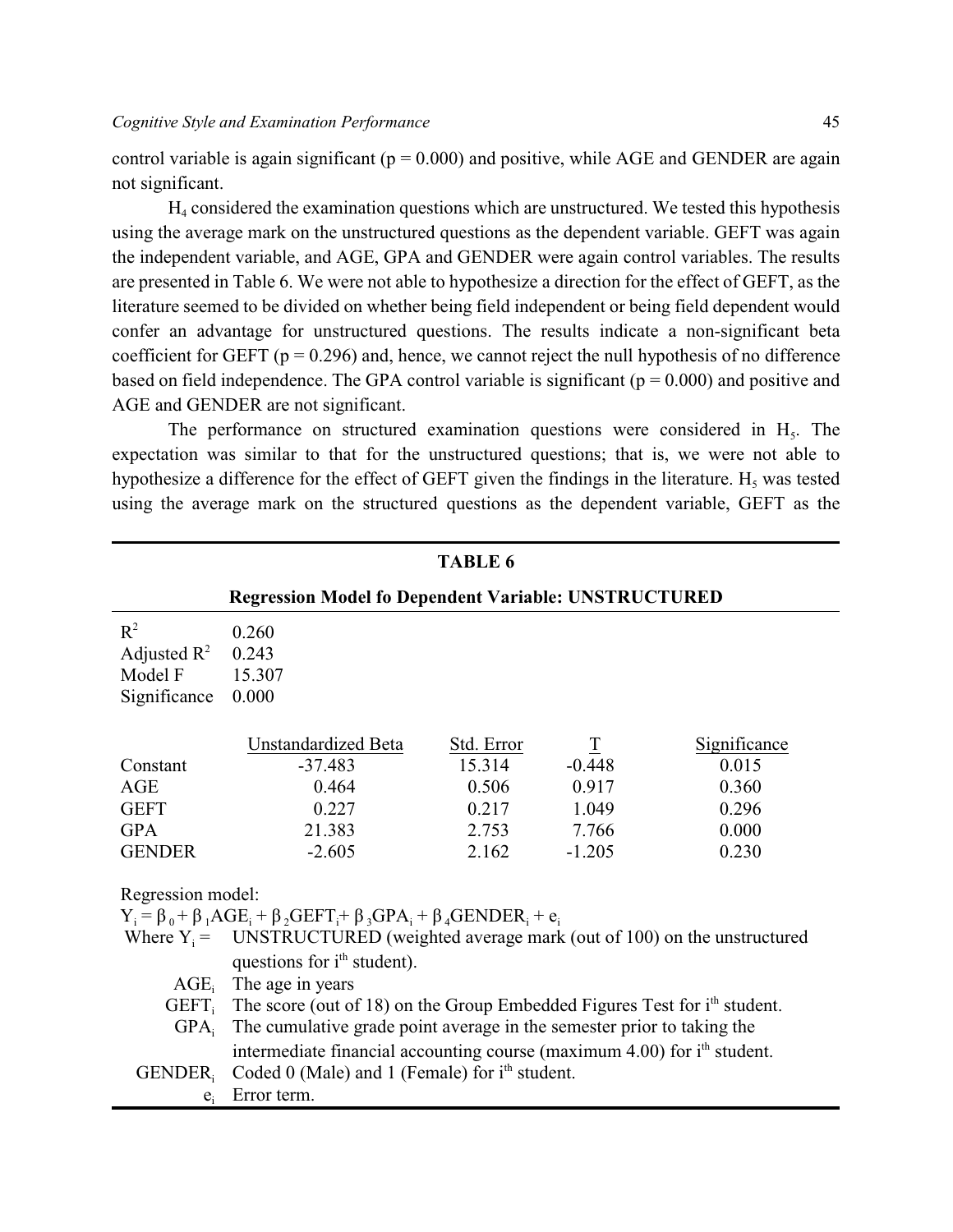| <b>Regression Model fo Dependent Variable: STRUCTURED</b> |                                                                                           |                                 |                          |                     |  |  |  |
|-----------------------------------------------------------|-------------------------------------------------------------------------------------------|---------------------------------|--------------------------|---------------------|--|--|--|
| $R^2$                                                     | 0.269                                                                                     |                                 |                          |                     |  |  |  |
| Adjusted $\mathbb{R}^2$                                   | 0.253                                                                                     |                                 |                          |                     |  |  |  |
| Model F                                                   | 16.041                                                                                    |                                 |                          |                     |  |  |  |
| Significance                                              | 0.000                                                                                     |                                 |                          |                     |  |  |  |
|                                                           | Unstandardized Beta                                                                       | Std. Error                      | $\overline{\mathcal{I}}$ | <b>Significance</b> |  |  |  |
| Constant                                                  | $-0.476$                                                                                  | 12.117                          | $-0.039$                 | 0.969               |  |  |  |
| AGE                                                       | 0.180                                                                                     | 0.400                           | 0.449                    | 0.654               |  |  |  |
| <b>GEFT</b>                                               | 0.404                                                                                     | 0.171                           | 2.358                    | 0.020               |  |  |  |
| <b>GPA</b>                                                | 16.764                                                                                    | 2.179                           | 7.695                    | 0.000               |  |  |  |
| <b>GENDER</b>                                             | $-2.685$                                                                                  | 1.711                           | $-1.570$                 | 0.118               |  |  |  |
| Regression model:                                         |                                                                                           |                                 |                          |                     |  |  |  |
|                                                           | $Y_i = \beta_0 + \beta_1 AGE_i + \beta_2 GEFT_i + \beta_3 GPA_i + \beta_4 GENDER_i + e_i$ |                                 |                          |                     |  |  |  |
|                                                           | Where $Y_i$ = STRUCTURED (weighted average mark (out of 100) on the structured            |                                 |                          |                     |  |  |  |
|                                                           | questions for i <sup>th</sup> student).                                                   |                                 |                          |                     |  |  |  |
|                                                           |                                                                                           | $\text{AGE}_i$ The age in years |                          |                     |  |  |  |
|                                                           | $GEFT_i$ The score (out of 18) on the Group Embedded Figures Test for $ith$ student.      |                                 |                          |                     |  |  |  |
| $GPA_i$                                                   | The cumulative grade point average in the semester prior to taking the                    |                                 |                          |                     |  |  |  |
|                                                           | intermediate financial accounting course (maximum 4.00) for i <sup>th</sup> student.      |                                 |                          |                     |  |  |  |
| <b>GENDER</b>                                             | Coded $0$ (Male) and 1 (Female) for $ith$ student.                                        |                                 |                          |                     |  |  |  |
| $e_i$                                                     | Error term.                                                                               |                                 |                          |                     |  |  |  |
|                                                           |                                                                                           |                                 |                          |                     |  |  |  |

independent variable, with AGE, GPA and GENDER as the control variables. From Table 7, it can be seen that in fact the beta coefficient for GEFT is statistically significant ( $p = 0.020$ ) and positive, as is the control variable for GPA ( $p = 0.000$ ). The AGE and GENDER control variables are not significant. The result for GEFT indicates that field independent students have an advantage over field dependent students in structured questions. This result is surprising as one might argue that structured questions should be less challenging compared to unstructured (as was the case given the marks shown in Table 1) and, therefore, being field independent should not provide a significant benefit.

### **CONCLUSION**

This study has added to the literature by investigating directly the relationship between students' cognitive style and their ability to handle examination questions that differ in terms of familiarity and degree of structure. As predicted by theory, when we look at the aggregate question marks – that is, without regard to their degree of structure or familiarity – we reject the null for  $H_1$ . That is, FIstudents demonstrate a higher ability overall than FD students in answering all questions.

# **TABLE 7**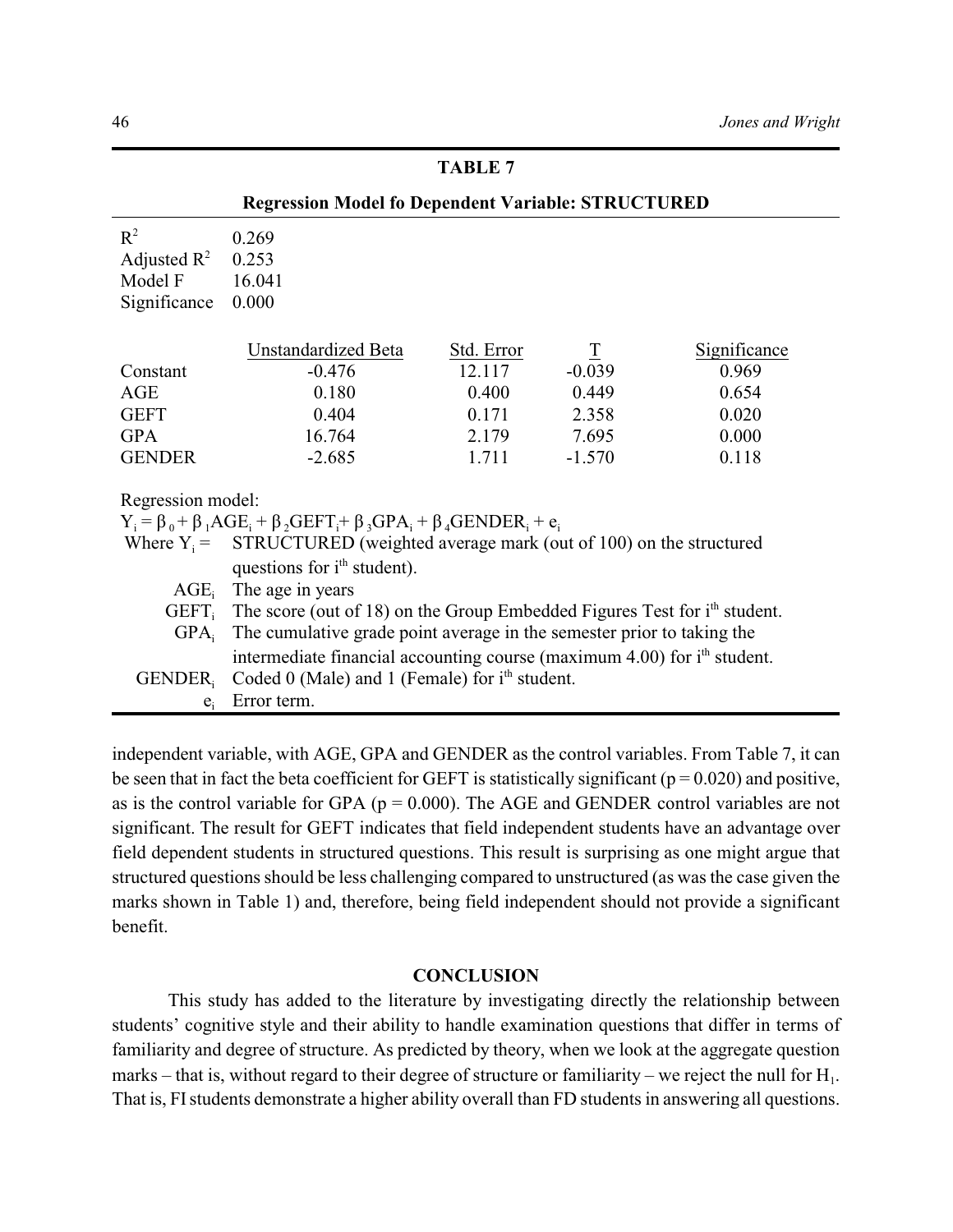#### *Cognitive Style and Examination Performance* 47

In examining specific question types, we found that field independent students performed significantly better than field dependent students on questions whose context was unfamiliar, while there was no significant difference between the two types of student on questions that had a familiar setting, again as predicted by theory. That is, being field independent offers no significant advantage when the task assigned is framed in a recognized context, but offers a clear advantage when the task is framed in an unrecognized one. Given that the AECC and various other accounting bodies stress that educators should be preparing students so that they can function in unfamiliar settings, this research provides some important insights into this desirable characteristic.

We were unable to predict ex ante how students' cognitive styles would affect the performance on structured and unstructured questions. We observe that the literature is inconclusive, and it is possible that factors other than cognitive style are important when solving these types of questions. Our research result for the unstructured questions is consistent with the inconclusive nature of the literature. The more surprising result (because we would have expected no difference) was that for the structured questions, field independent students performed better than field dependent students. It might be, however, that the structured questions used in the study tend to have large amounts of information that must be integrated (albeit structured information) and would, according to Davis and Cochran (1989), provide a disadvantage to the field dependent students. Additionally, there is the possibility that the structured questions – which combine familiar and unfamiliar elements – are not differentially challenging for either FI or FD students (because they are structured); thus the driving factor becomes the familiar-unfamiliar component, where, as the results show, the FI students would be expected to dominate.

There are some implications for accounting educators that stem from these findings. Consistent with other research, this study finds that field independent students demonstrate greater skills in handling unfamiliar situations. Nevertheless, it would be inappropriate to argue that there is no place for field dependent students in accounting, as both types "bring something to the table." As the AECC has stated, "To become successful professionals, accounting graduates must possess communication skills, intellectual skills, and interpersonal skills" (AECC 1990. p. 307), and Witkin et al. (1977) has noted that field dependent individuals tend to have higher interpersonal skills than field independent individuals. In an ideal world, students could be identified as being predominately field dependent or field independent and then be given instruction appropriate for their particular learning style. Such a course of action, however, would be economically infeasible given the financial situation of most institutes of higher learning. Perhaps the clearest message to deliver is that instructors should become aware that students in accounting classes exhibit different learning styles, and therefore each should have an opportunity to answer examination questions that capture their particular talent.

As with nearly all experimental research, there are limitations. The results are based on just one study and at one university, and thus may not be reproducible in a different setting. Further, the study depends on the accurate categorization of the questions into the four types – familiar, unfamiliar, structured and unstructured. There may be other factors affecting performance on the examination questions that have been omitted from the study. An entirely different classification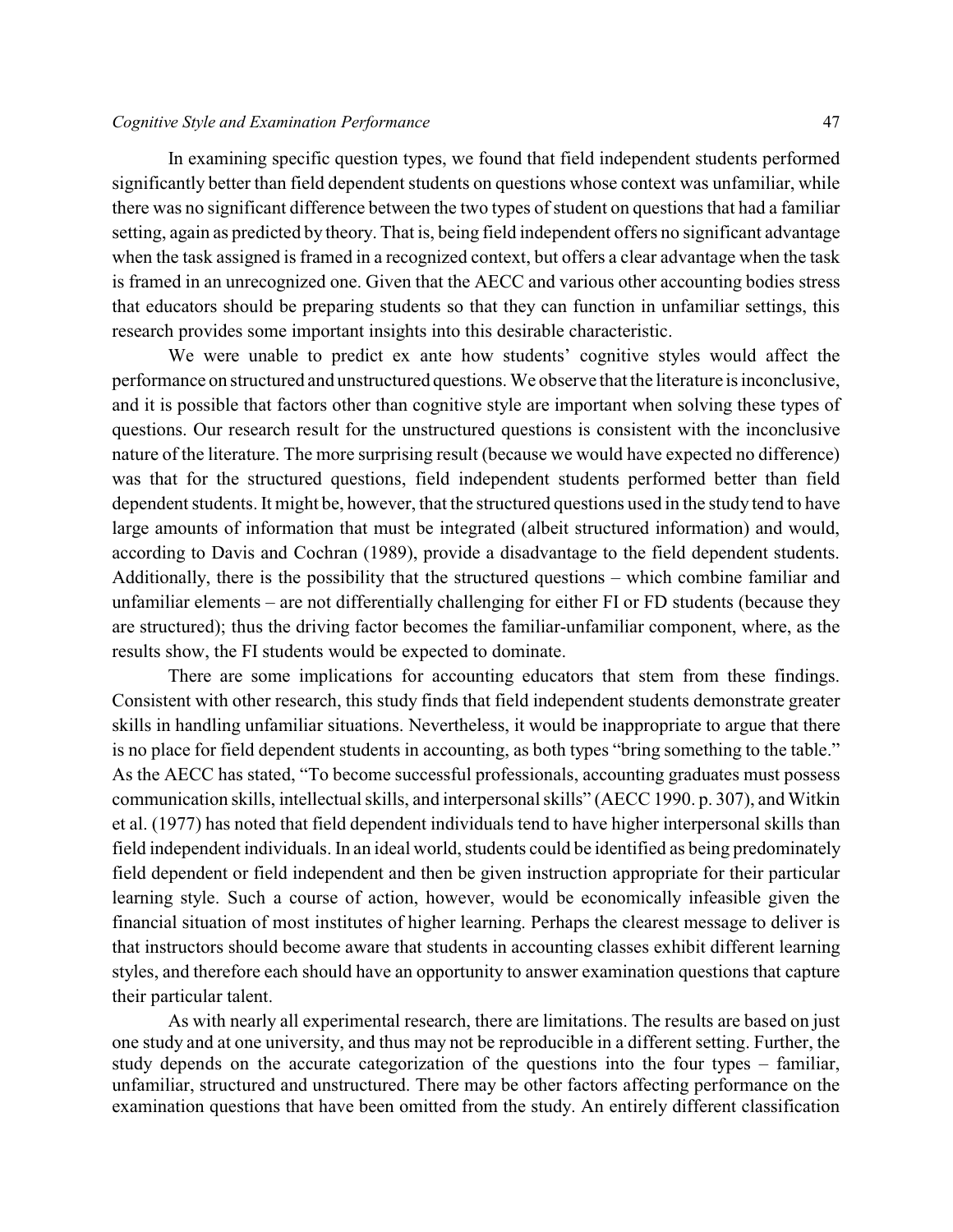scheme of the examination questions might have yielded different results. Future research is necessaryto explore the structured and, especially, the unstructured examination questions and what is driving the different results for field independent students. Other measures of cognitive style such as the Cognitive Styles Analysis (Riding, 1991) or ACCT (Chen and Olson, 1989) should be used to determine if they affect performance on these types of examination questions. Finally, research using other classification schemes of examination questions should be conducted.

#### **REFERENCES**

- Accounting Education Change Commission. 1990. Objectives of Education for Accountants: Position Statement Number One. *Issues in Accounting Education* (Fall) 307-312.
- Amernic, J. H., and T. Beechy. 1984. Accounting Students' Performance and Cognitive Complexity: Some Empirical Evidence. *The Accounting Review* (Vol. 59, No. 2) 300-313.
- Arthur Andersen & Co., Arthur Young, Coopers & Lybrand, Deloitte Haskins & Sells, Ernst & Whinney, Peat Marwick Main & Co., Price Waterhouse and Touche Ross. 1989. *Perspectives on Education: Capabilities for Success in the Accounting Profession* (New York: Arthur Andersen & Co., Arthur Young, Coopers & Lybrand, Deloitte Haskins & Sells, Ernst & Whinney, Peat Marwick Main & Co., Price Waterhouse and Touche Ross
- Barbera, M. 1996. Management Accounting Futures: Part 1. *Charter* (November) 52-54.
- Bernardi, R. A. 1993. Group Embedded Figures Test: Psychometric Data Documenting Shifts from Prior Norms in Field Independence of Accountants. *Perceptual and Motor Skills* (Vol. 77) 579- 586.
	- \_\_\_\_\_\_\_. 2003. Students' Performance in Accounting: Differential Effect of Field Dependence-Independence as a Learning Style. *Psychological Reports* (Vol. 93) 135-142.
- Bieri, J. 1965. Cognitive Complexity: Assessment Issues in the Study of Cognitive Structure. Paper presented at a symposium on "The Cognitive Approach to Personality Assessment", American Psychological Association.
- Canadian Institute of Chartered Accountants. 1988. *Education fortheCADesignation: A Long-Term Strategy*, Strategic Planning Committee Paper.
- Chen, K., and S. Olson. 1989. Measuring Cognitive Complexity in the Accounting Domain, *Behavioral Research in Accounting* (Vol. 1) 160-181.
- Chen, S., and R. Macredie. 2002. Cognitive Styles and Hypermedia Navigation: Development of a Learning Model. *Journal of the American Society for Information Science and Technology* (Vol. 53, No. 1) 3-15.
- Coombs, H. M., D. Hobbs, and D. E. Jenkins. 2000. Management Accounting for the Millennium and Beyond, in D Saunders and N Smalley (eds.), *The International Simulation and Gaming Research Yearbook: Simulations and games for transition and change*. Vol. 8 (London, Kogan Page).
- Cooperman, E. P. 1980. Field Differentiation and Intelligence. *Journal of Psychology* (Vol. 105) 29- 33.
- Davidson, R. A. 1996. Cognitive Complexity and Performance in Professional Accounting Examinations. *Accounting Education* (Vol. 5) 219-231.
- Davis, J. 1991. Educational Implications of Field Dependence, in S. Wagner & J. Demick (Eds.) *Field Dependence-Independence:Cognitive Styles across the Life Span*. (Hillsdale, NJ; Erlbaum) 149 -176.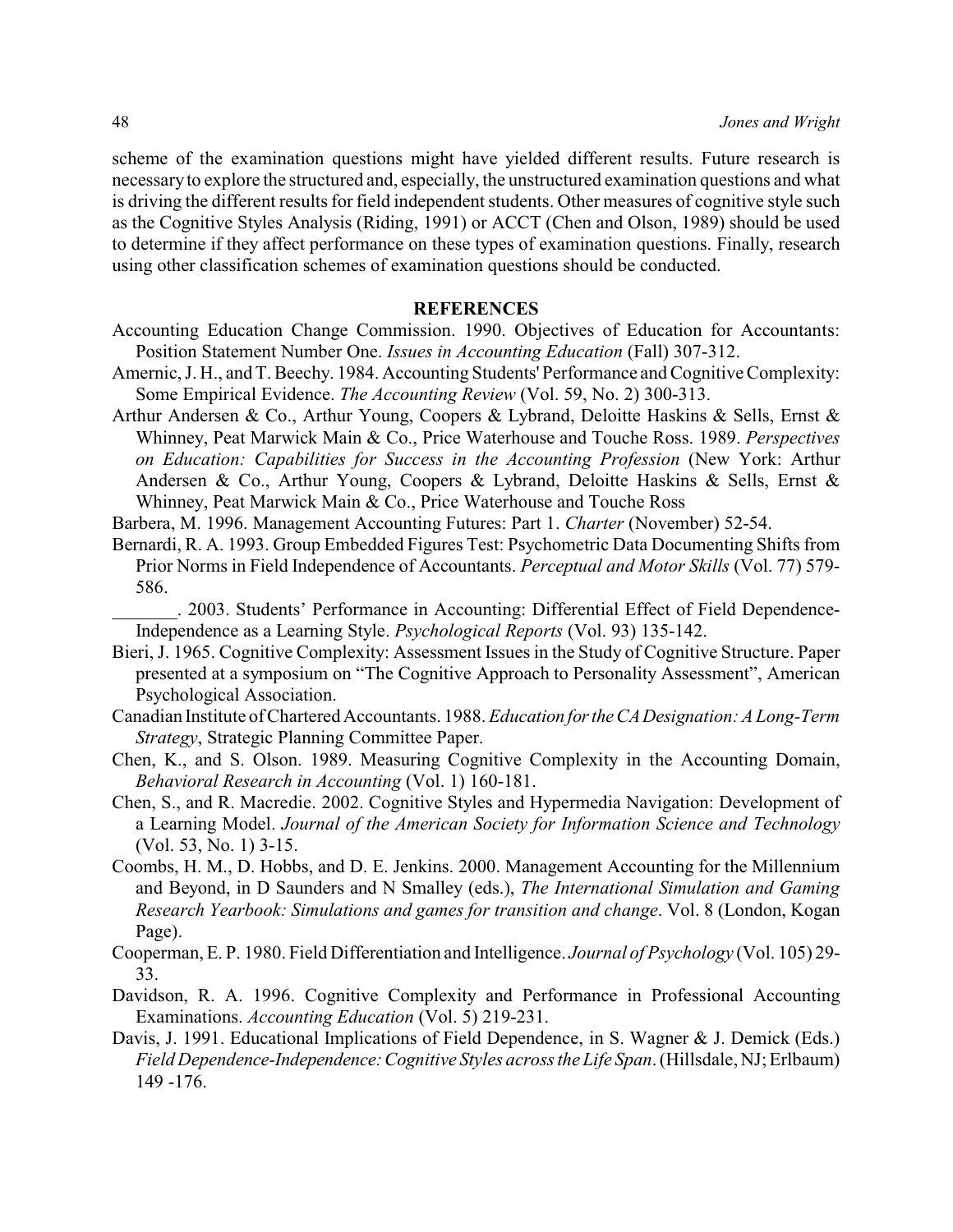\_\_\_\_\_\_\_, and K. F. Cochran. 1989. An Information Processing View of Field Dependence-Independence. *Early Child Development and Care* (Vol. 51) 31-47.

- Dearing Report. 1997. The reports of the National Committee of Inquiry into Higher Education. (U.K. Government), see: http://www.leeds.ac.uk/educol/ncihe/.
- Fenchel, G. H. 1958. Cognitive Rigidity as a Behavioral Variable Manifested in Intellectual and Perceptual Tasks by an Outpatient Population. *Unpublished Doctoral Dissertation*. (New York University).
- Ford, N., and S. Y. Chen. 2001. Matching/Mismatching Revisited: an Empirical Study of Learning and Teaching Styles. *British Journal of Educational Technology* (Vol. 32, No. 1) 5-22.
- Frank, B. M., and J. P. Noble. 1984. Field Independence-Dependence and Cognitive Restructuring. *Journal of Personality and Social Psychology* (Vol. 47) 1129-1135.
- Goldstein, K. M., and S. Blackman. 1978. *Cognitive Style: Five Approaches and Relevant Research*. (John Wiley and Sons)
- Guilford, J. P. 1980. Cognitive Styles: What are They? *Educational and Psychological Measurement* (Vol. 40) 715-735.
- Gul, F. A. 1984. The Joint and Moderating Role of Personality and Cognitive Style on Decision Making. *The Accounting Review* (Vol. 59, No. 2) 264-277.

\_\_\_\_\_\_\_, H. Y. Teoh, and R. Shannon. 1992. Cognitive Style as a Factor in Accounting Students' Performance on Multiple Choice Examination. *Accounting Education* (Vol. 1, No. 4) 311-319.

- Harvey, O. J., D. E. Hunt, and H. M. Schroder. 1961. *Conceptual Systems and Personality Organization* (John Wiley and Sons).
- Hinkle, D. E., W. Wiersma, and S. G. Jurs. 2003. *Applied Statistics for the Behavioral Sciences*. (Boston, MA: Houghton Mifflin Company).
- Inhelder, B., and J. Piaget. 1958. *The Growth of Logical Thinking from Childhood to Adolescence,* (New York: Basic Books).
- Irvine, J. J., and D. E. York. 1995. Learning Styles and Culturally Diverse Students: A Literature Review, in J. A. Banks (Ed.), *Handbook of Research on Multicultural Education.* 484-497.
- Johnson, J., S. Prior, and M. Artuso. 2000. Field Dependence as a Factor in Second Language Communicative Production. *Language Learning* (Vol. 50, No. 3) 529-527.
- Jones, S. H., and R. A. Davidson. 1995. Relationship Between Level of Formal Reasoning and Students' Performance in Accounting Examinations. *Contemporary Accounting Research* (Vol. 12, Fall) 163-181.

\_\_\_\_\_\_\_, and M. E. Wright. 2010. The Effects of a Hypertext Learning Aid and Cognitive Style on Performance in Advanced Financial Accounting. *Issues in Accounting Education* (Vol. 25) 35- 58.

- Karp, S. A. 1963. Field Dependence and Overcoming Embeddedness. *Journal of Consulting Psychology* (Vol. 27) 294-302.
- Kieso, D. E., J. J. Weygandt, T. D. Warfield, N. M. Young, and I. M. Wiecek. 2007. *Intermediate Accounting.* Volume 1. Eighth Canadian Edition (Mississauga, Canada: John Wiley and Sons).
- Lusk, E. 1973. Cognitive Aspects of Annual Reports: Field Independence/Dependence. *Journal of Accounting Research* (suppl.) 191-202.
- Messick, S. 1976. PersonalityConsistencies in Cognition and Creativity, in S. Messick & Associates (Eds.), *Individuality in Learning.* (San Francisco: Jossey-Bass).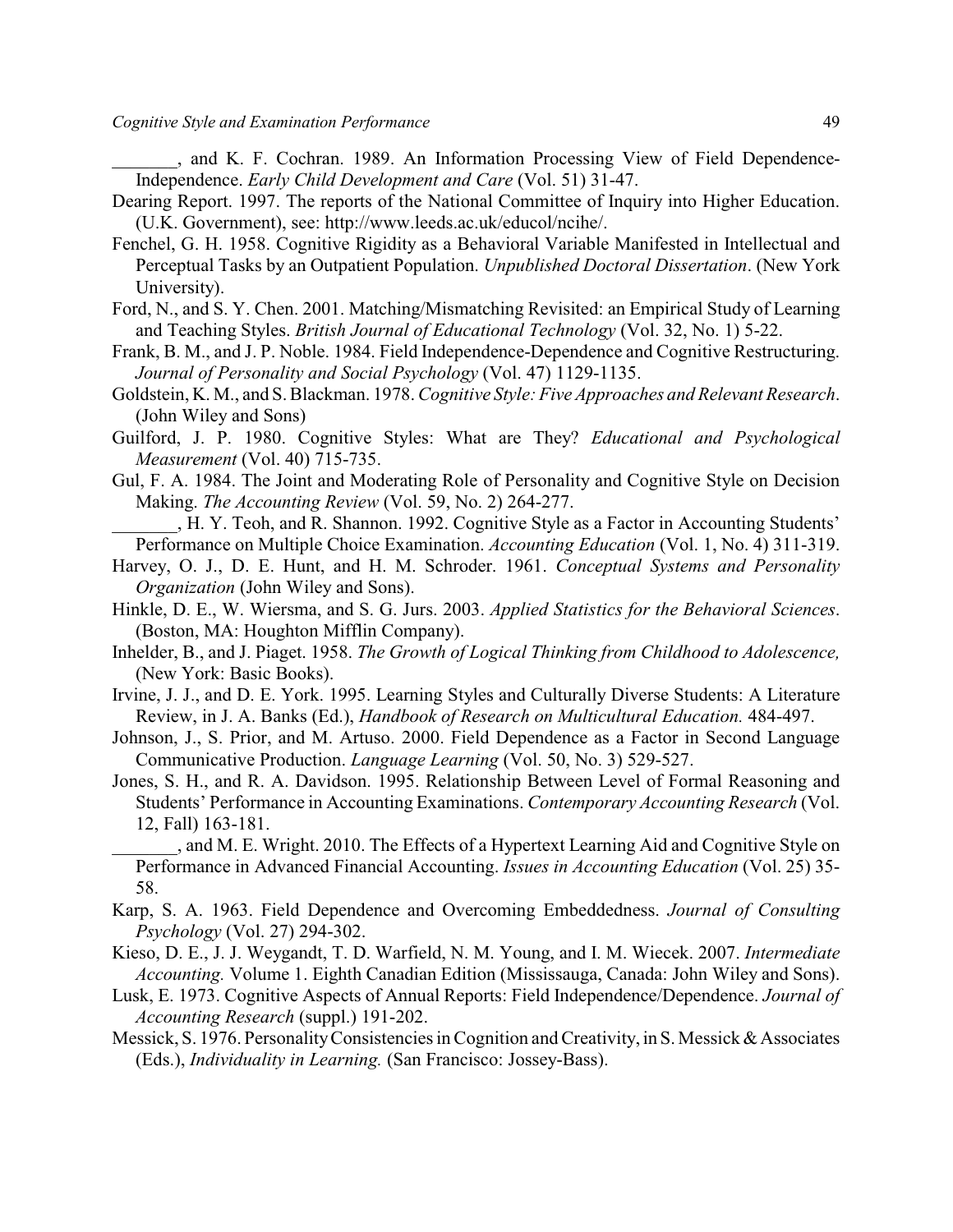- Neimark, E. D. 1981. Confounding with Cognitive Style Factors: An Artifact Explanation for the Apparent Nonuniversal Incidence of Formal Operations, in I.E. Sigel, D.M. Brodzinsky and R. M. Golinkoff (Eds.), *New Directions in Piagetian Theory and Practice*. (Hillsdale, N.J.: Erlbaum) 177-189.
- Pratt, J. 1980. The Effects of Personality on a Subject's Information Processing: a Comment. *The Accounting Review* (Vol. 55, No. 3) 501-506.
- Riding, R. J. 1991. Cognitive styles analysis. *Learning and Training Technology*, Birmingham.
- Rosen, L. S. 1981. *An Introduction to Accounting Case Analysis*. Second Edition (McGraw-Hill Ryerson).
- Shute, G. 1979. *Accounting Students and Abstract Reasoning: An Exploratory Study* (Sarasota, FL: American Accounting Association).
- Weller, H., J. Repman, and G. E. Rooze. 1994. The Relationship of Learning, Behavior, and Cognitive Style in Hypermedia-Based Instruction: Implications for Design of HBI. *Computers in the Schools* (Vol. 10, Nos. 3-4) 401-420.
- Witkin, H. A., and D. R. Goodenough. 1977. Field Dependence and Interpersonal Behavior. *Psychological Bulletin* (Vol. 84) 661-689.
	- \_\_\_\_\_\_\_, and \_\_\_\_\_\_\_. 1981. *Cognitive Styles: Essence and Origins*. (New York: International Universities' Press).
	- \_\_\_\_\_\_\_, P. K. Oltman, E. Raskin, and S. A. Karp. 1971. *A Manual for the Group Embedded Figures Test*. (Palo Alto, CA: Consulting Psychologists Press).
- \_\_\_\_\_\_\_, C. A. Moore, D. R. Goodenough, and P. W. Cox. 1977. Field-Dependent and Field Independent Cognitive Styles and their Educational Implications. *Review of Educational Research* (Vol. 47, No. 1): 1-64.
- Young, J. L., and P. M. Eastman. 1982. The Effects of External Structure and Cognitive Style on Learning Modulo Fields. *International Journal of Mathematical Education in Science and Technology* (Vol. 13) 77-85.
- Zigler, E. A. (1963). A Measure in Search of a Theory. *Contemporary Psychology* (Vol. 8) 133-135.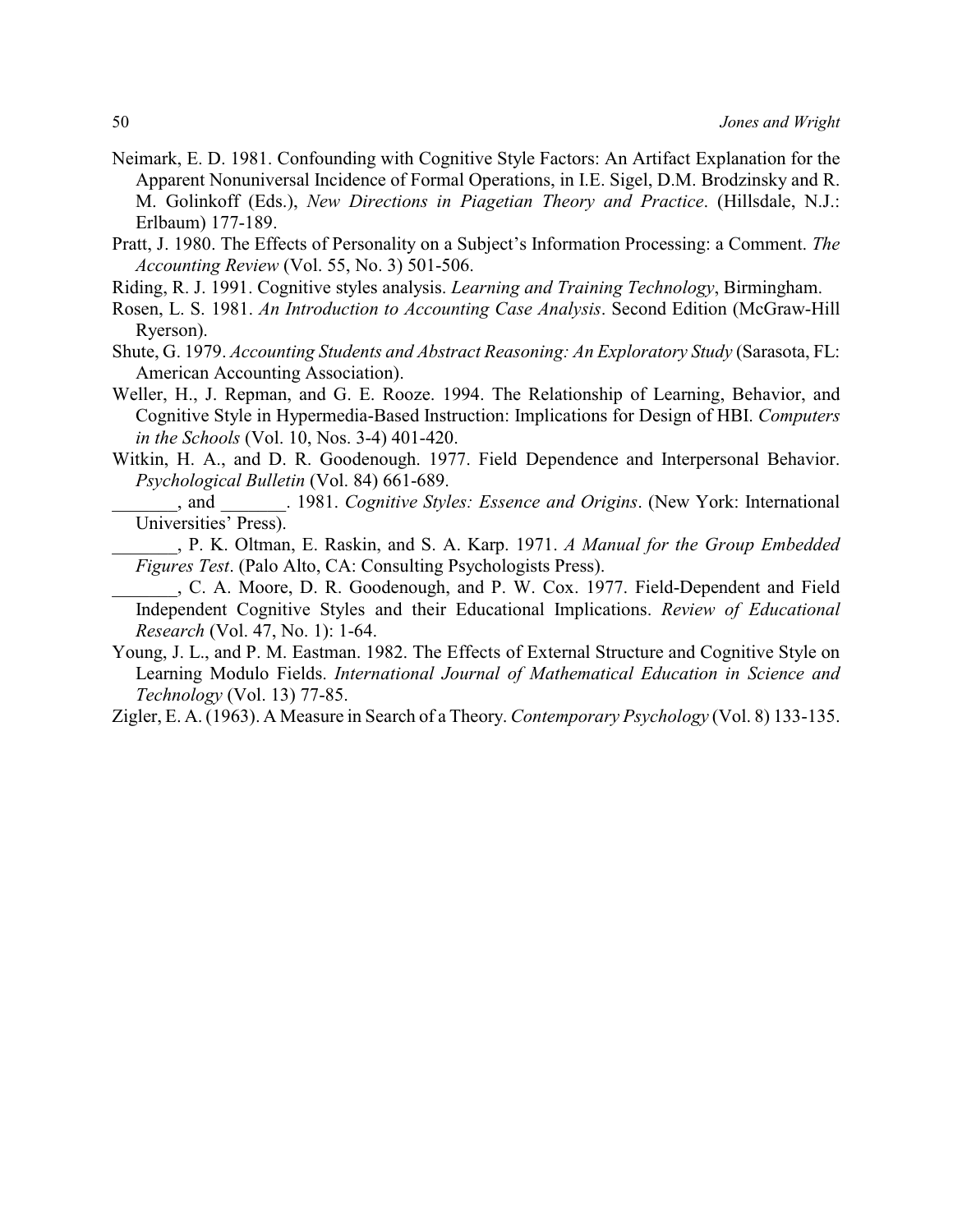# **APPENDIX**<sup>6</sup>

A sample of actual questions used in the research is reproduced below along with its source reference. One question from each category is provided. The four categories are: Structured/Familiar; Structured /Unfamiliar; Unstructured /Familiar; and Unstructured/Unfamiliar.

# **Structured/Familiar Question (E3-21, Kieso et al., 2007, p. 121).**

Financial information is presented below for four different companies.

|                     | Pamela's       | Dean's       | Anderson         | Baywatch    |
|---------------------|----------------|--------------|------------------|-------------|
|                     | Cosmetics Inc. | Grocery Inc. | Wholesalers Ltd. | Supply Ltd. |
| <b>Sales</b>        | \$78,000       | (c)          | \$144,000        | \$100,000   |
| Sales returns       | (a)            | \$5,000      | 12,000           | 9,000       |
| Net sales           | 74,000         | 94,000       | 132,000          | (g)         |
| Beginning inventory | 16,000         | (d)          | 44,000           | 24,000      |
| Purchases           | 88,000         | 100,000      | (e)              | 85,000      |
| Purchase returns    | 6,000          | 10,000       | 8,000            | (h)         |
| Ending inventory    | (b)            | 48,000       | 30,000           | 28,000      |
| Cost of goods sold  | 64,000         | 72,000       | (f)              | 72,000      |
| Gross profit        | 10,000         | 22,000       | 18,000           | $\rm(i)$    |

### **Instructions**

Determine the missing amounts for (a) to (i). Show all calculations.

### **Structured/Unfamiliar Question (WA1-2 Kieso et al., 2007, p. 26).**

Some accountants have said that politicization in the development and acceptance of generally accepted accounting principles (i.e. standard setting) is taking place. Some use the term "politicization" in a narrow sense to mean the influence by governmental agencies, particularly the securities commissions, on the development of generally accepted accounting principles. Others use it more broadly to mean the compromise that results when the bodies responsible for developing generally accepted accounting principles are pressured by interest groups (securities commissions, stock exchanges, businesses through their various organizations, financial analysts, bankers, lawyers, etc.).

### **Instructions**

- **(a)** What arguments can be raised to support the politicization of accounting standard setting?
- **(b)** What arguments can be raised against the politicization of accounting standard setting?

<sup>&</sup>lt;sup>6</sup>The material in this appendix from Kieso, et al. (2007) is reproduced with permission of John Wiley & Sons, Inc. This permission does not include the right to photocopy or otherwise reproduce this material except for accessible versions made by non-profit organizations serving the blind, visually impaired and other persons with print disabilities.